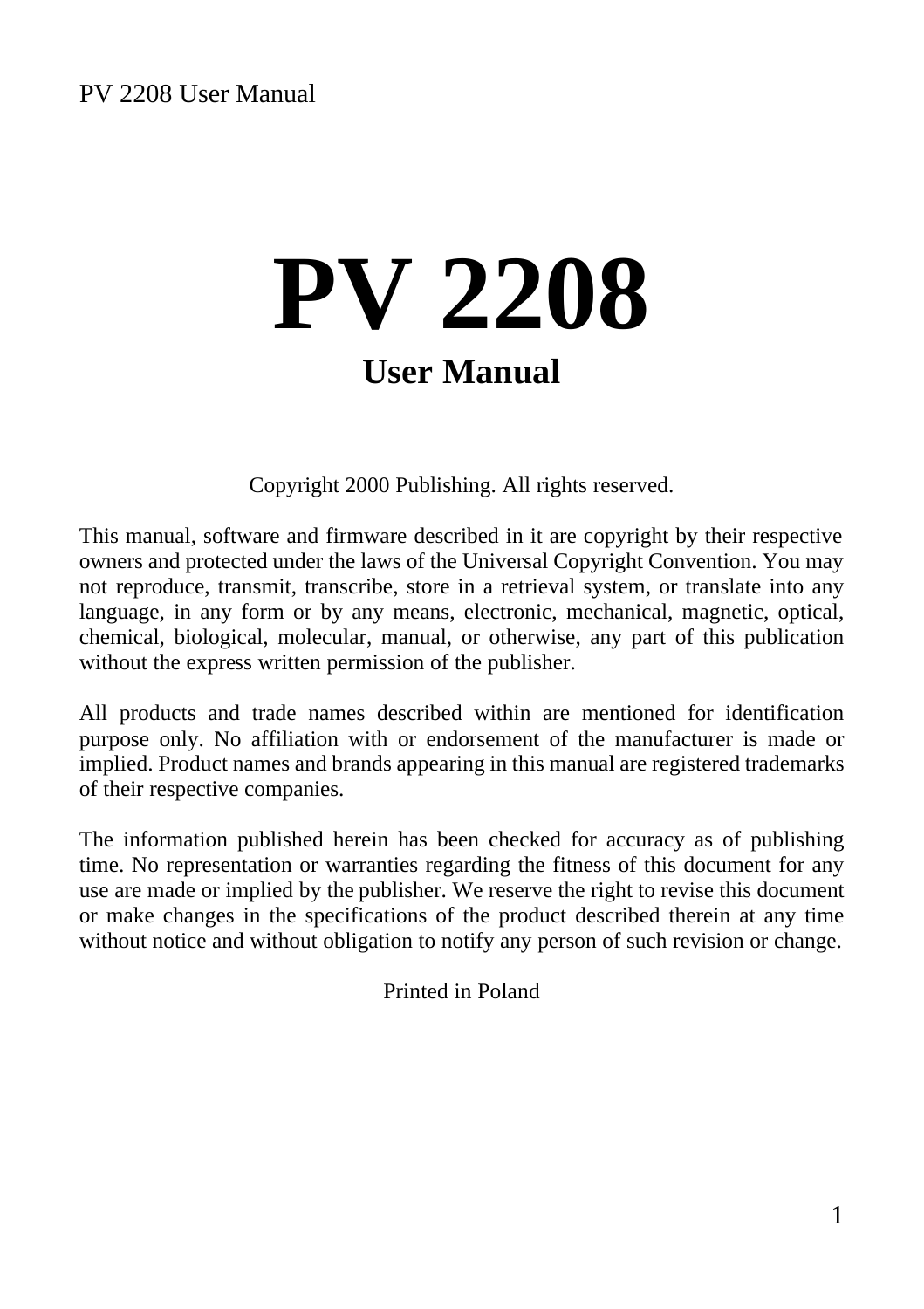### PV 2208 User Manual **Item Checklist**

Prior to beginning the installation of your mainboard, please insure that the following materials have been provided:

- ?? One PV 2208 main board.
- ?? This user manual.
- ?? One Floppy disk drive cable.
- ?? One Ultra DMA/100 IDE cable.
- ?? One Software & Utility Pack CD.

If any of the above items are either damaged or missing, please contact your retailer.

#### **PV 2208 Mainboard**



### **Floppy Disk Drive Cable**



### **Ultra DMA/100 IDE Cable**



### **PV 2208 Manual**



**Software & Utility Pack CD**

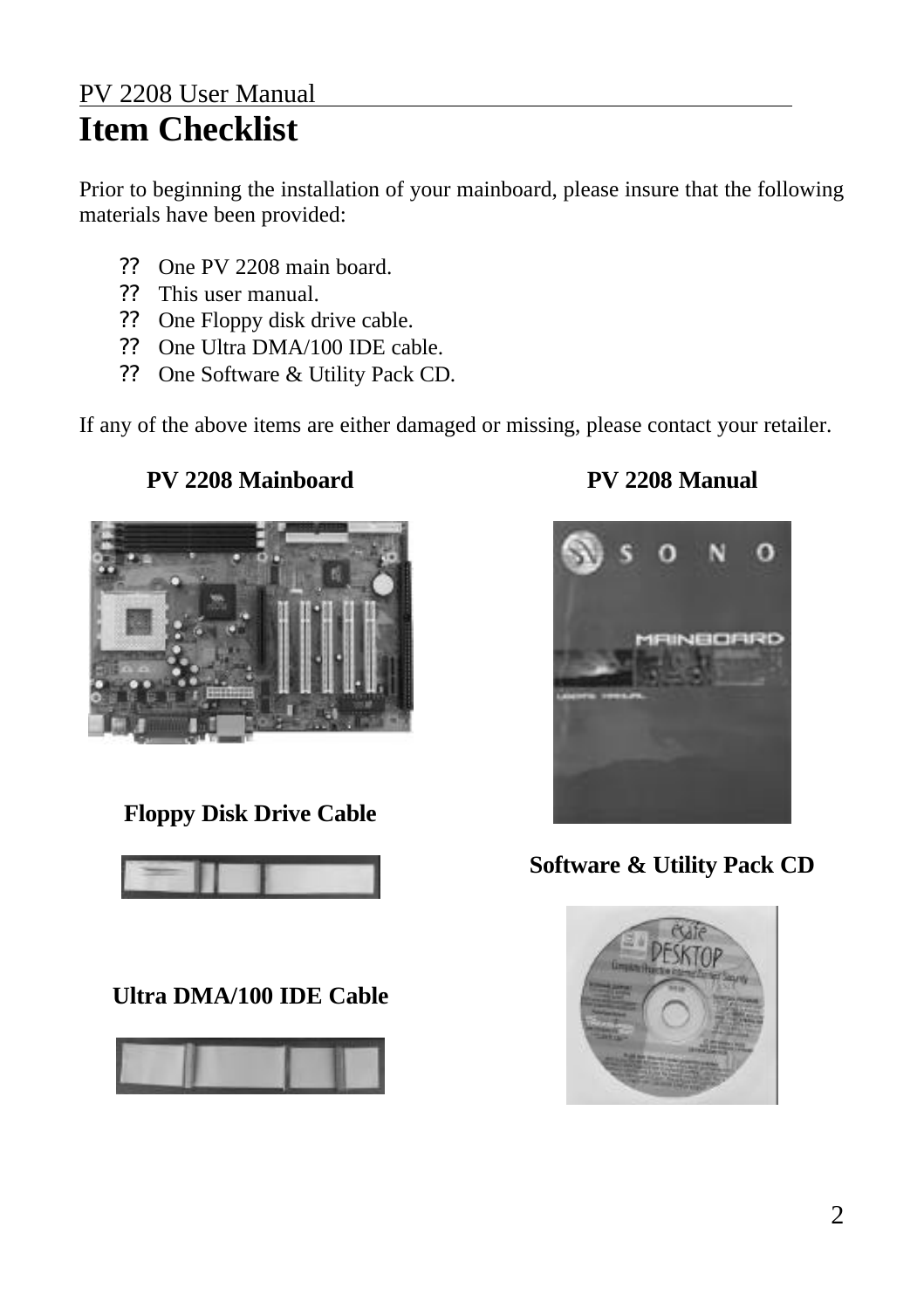## **Contents**

| 1 Introduction            |                |
|---------------------------|----------------|
| 1-1 Introduction          | $\overline{4}$ |
|                           |                |
|                           |                |
| 2 Installation Procedures |                |
|                           | 9              |
|                           |                |
|                           |                |
|                           |                |
|                           |                |
|                           |                |
| 3 Award BIOS Setup        |                |
|                           |                |
| 3-2 Main Menu 22          |                |
|                           |                |
|                           |                |
|                           |                |
|                           |                |
|                           |                |
|                           |                |
|                           |                |
|                           |                |
|                           |                |
|                           |                |
|                           |                |
|                           |                |
|                           |                |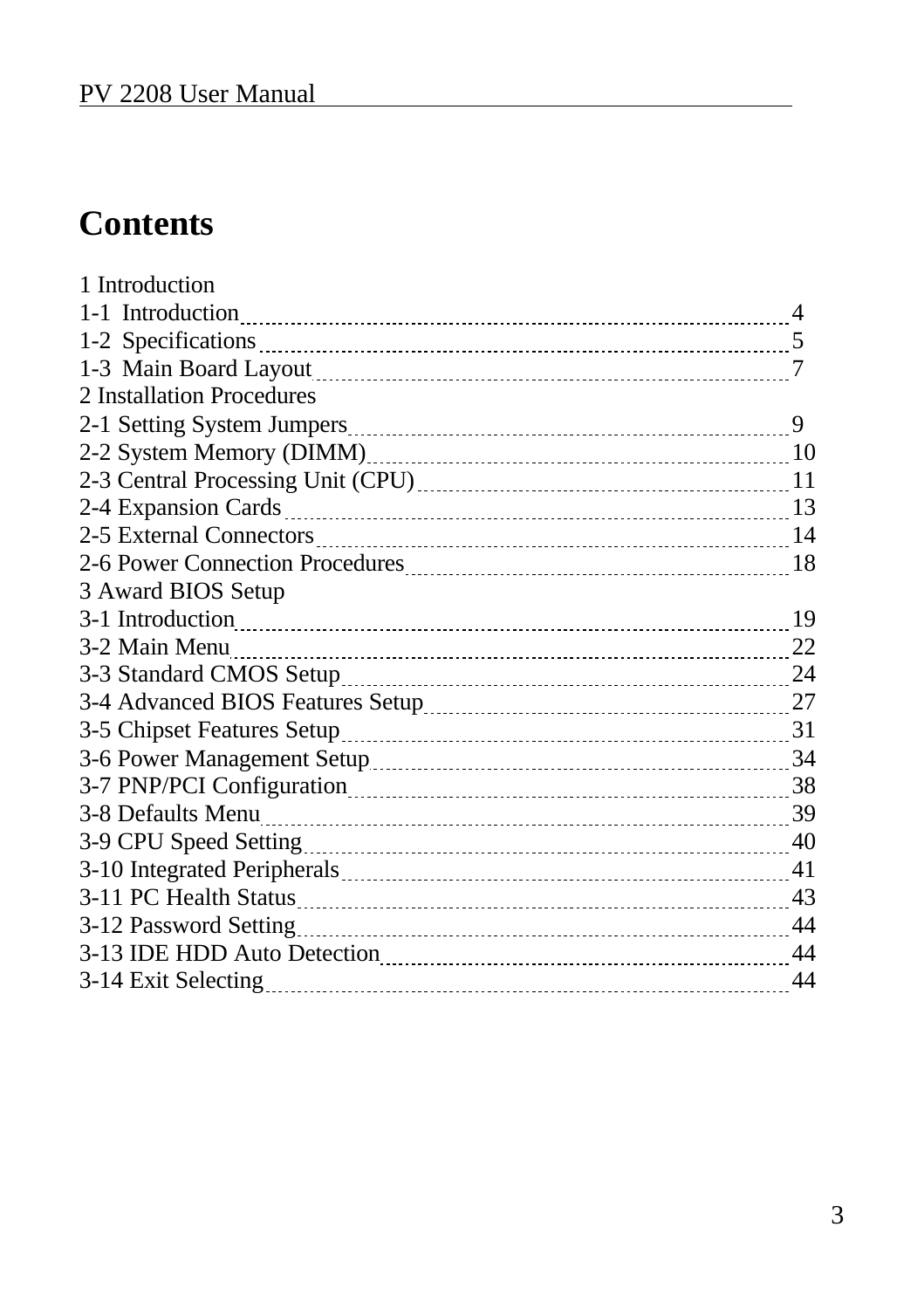## **Chapter 1 Introduction**

#### **1-1 Introduction**

This mainboard contains the KT133 chipset from VIA Technologies (www.via.com.tw). The VIA Apollo KT133 chipset unleashes the full performance potential of AMD's Duron and Athlon Thunderbird Socket A processors by providing an extensive high-end feature-set that includes 200MHz FSB, AGP4X, PC133 memory and ATA-100.

#### **The Best Choice for AMD Socket A Processors**

The VIA Apollo KT133 is the first chipset available supporting the new AMD Duron and Athlon Thunderbird Socket A processors. Building on the success of the VIA Apollo KX 133 VIA's first Athlon chipset, the VIA Apollo KT133 supports the same high-end features:

#### **Blistering AGP4X Graphics Performance**

The VIA Apollo KT133 supports AGP4X, the latest high-performance graphics bus technology, on the AMD Athlon processor platform. The AGP4X interface enables the graphics controller to access the main memory at double the speed of previous platforms, ensuring rich 3D graphics and video performance on your AMD Athlon processor-based PC system.

#### **High-Speed PC133 Memory**

Through its advanced memory controller architecture, the VIA Apollo KT133 chipset supports up to 1.5G of the latest high-speed PC133 SDRAM and VC133 DRAM. These leading-edge memory technologies provide the bandwidth and performance necessary for even the most demanding Internet and 3D graphics applications at a minimal cost premium over PC100 SDRAM.

#### **Ultra-Fast 200MHz Front Side Bus**

With its 200MHz Front Side Bus, the VIA Apollo KT133 chipset helps boost system performance by providing a high-speed connection to the new generation of ATA-100 Hard Disk Drives, delivering maximum sustained data transfer rates of 100MB/sec.

This manual is designed for reference only. It is not a training guide for new users for system assembly. Only trained technicians should install and setup a computer system. Warranty for this board does not cover improper installations!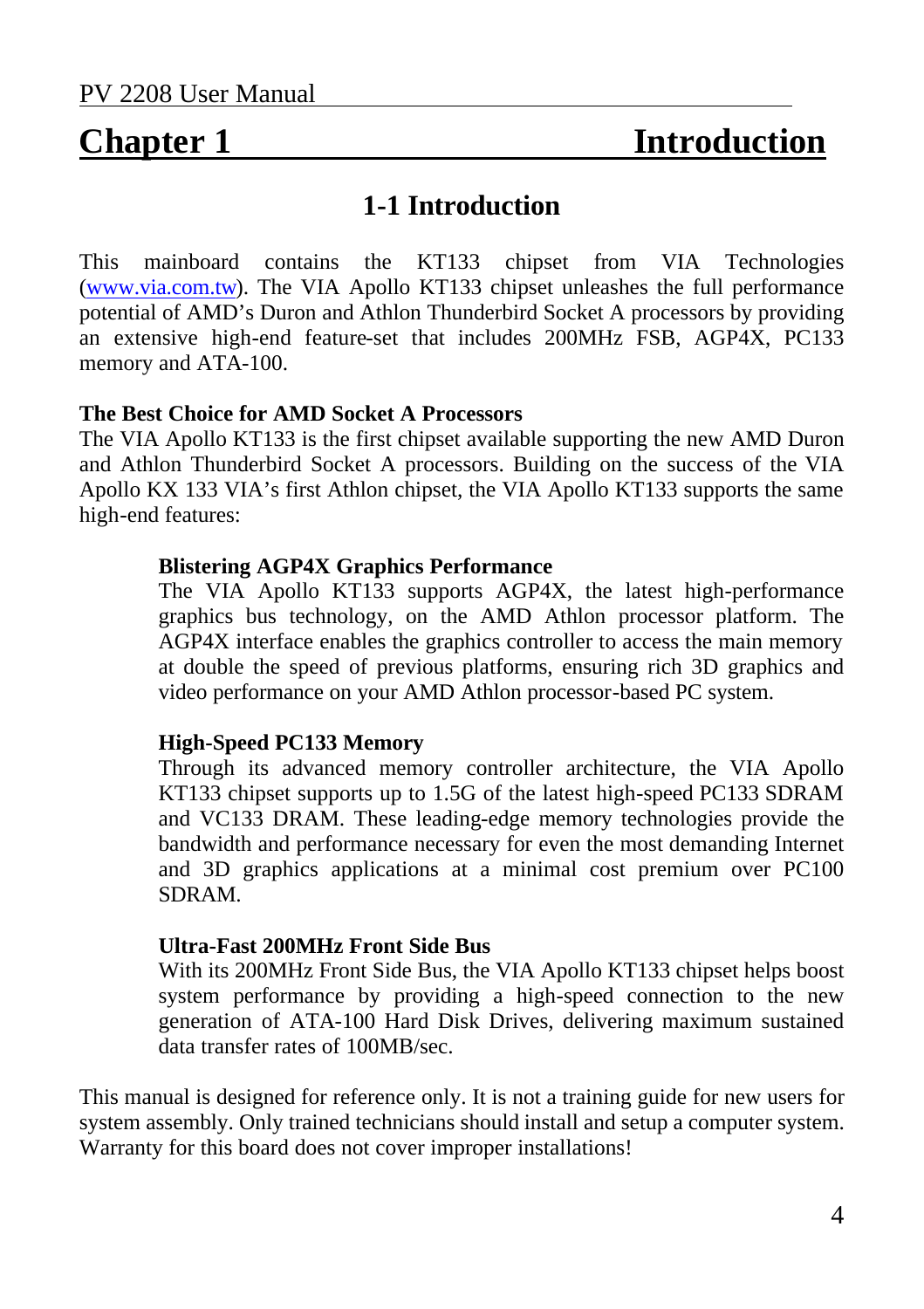### **1-2 Specifications**

#### **CPU**

- AMD Socket A Athlon Thunderbird processors from 700 to 1.2GHZ (pinout optimized for Socket-462). 256K second level cache on dir.
- AMD Duron (Spitfire) processors from 600MHz to 850MHz. 64K second level on die.

#### Chipset

- Apollo KT 133, consisting of:
- VT8363 Memory/AGP/PCI North Bridge Controller
- VT82C686B PCI Super-I/O Integrated Peripheral South Bridge **Controller**

#### Memory

- $3 \times 168$ -pin DIMM Sockets.
- Supports 100MHz & 133MHz SDRAM 32MB~1.5GB.
- Supports 3.3V SDRAM DIMM.
- Supports SDRAM, VCM SDRAM memory types.

#### Optional Audio

- SoundBlaster Pro Compatible Hardware and Direct Sound Ready AC97 Digital Audio Controller.
- Hardware SoundBlaster Pro for Windows DOS box and real-mode DOS legacy compatibility.
- Supports two-channel speaker mode.
- MPU-401 game/MIDI port and SoundBlaster 16 compatible.

#### I/O Control

Integrated Super I/O Controller in the VT82C686B.

#### Expansion Slot

- Five 32-bit PCI slots support Master mode & PCI 2.2 compliant.
- One AGP slot supports 4X mode & AGP 2.0 compliant.
- One ISA slot.
- One AMR (Audio Modem Riser) slot.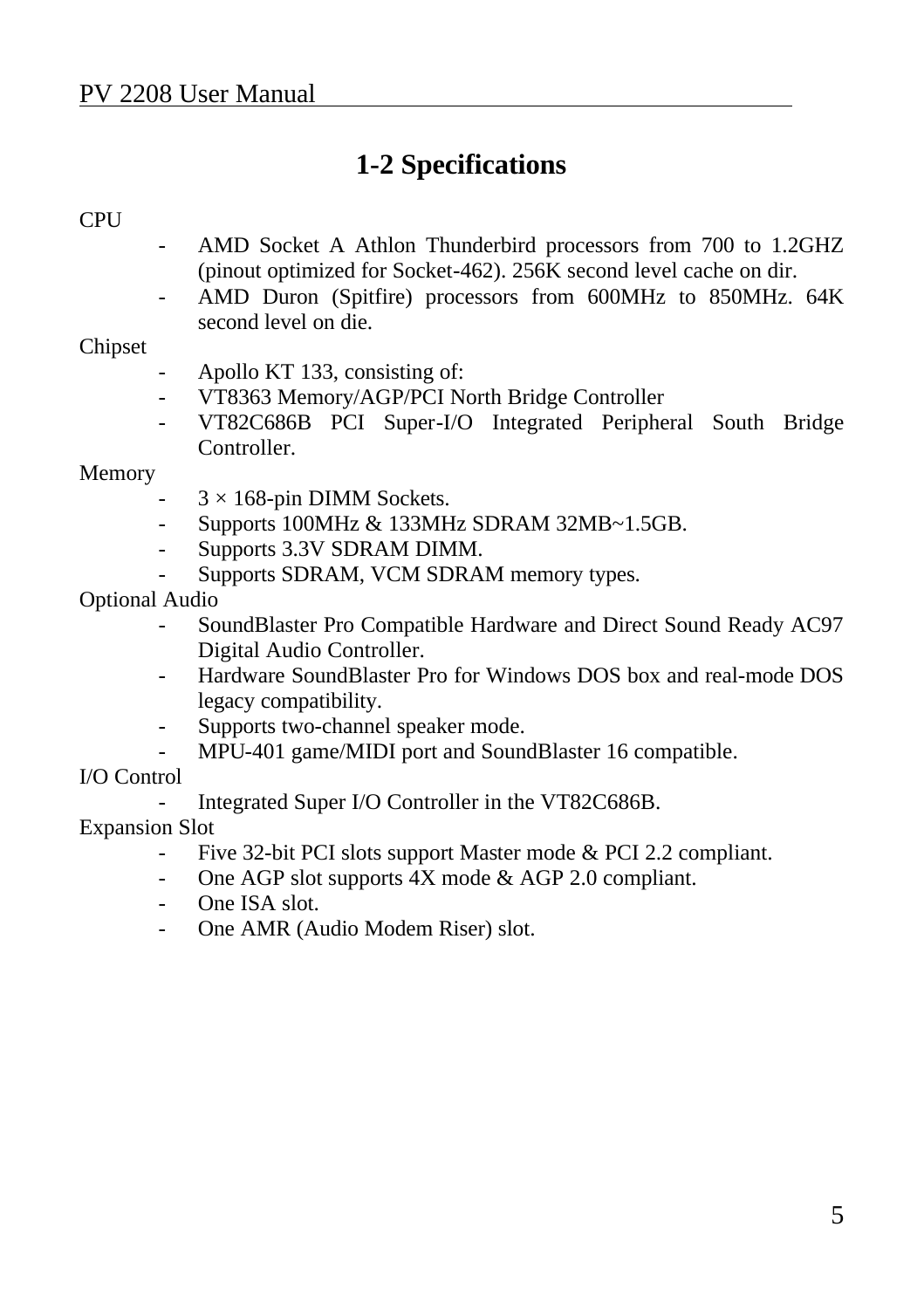I/O Interface

- PCI Bus master IDE interface on board with two connectors supports 4 IDE devices in 2 channel, the PCI IDE Controller supports PIO Mode 0 to 4, Bus master IDE DMA Mode 2 and Ultra DMA 33/66/100.
- On board super Multi-I/O chip that support 2 serial port with ECP capabilities, and a floppy disk drive interface.
- On board support PS/2 mouse connector.
- On board support PS/2 keyboard connector.
- On board 4 USB ports. (2 external ports  $& 2$  internal pin header)
- On board IrDA connector.
- Floppy port supports 2 FDD with 360K, 720K, 1.2M, 1.44M & 2.88M bytes. Supports LS-120 floppy disk device.

Other Function

- Supports Modem Ring Power On.
- Supports Wake On LAN.

Power Supply

- On board 3V, 5V and 12V 20-pin ATX power connector.
- Use switching regulator to support CPU core voltage.
- Optional Hardware Monitoring
	- CPU/Power Supply/Chassis Fan Revolutions detecting.
	- CPU Fan Control.
	- System Voltage Detect.
	- Display Actual Current Voltage.

#### BIOS

- Licensed AWARD BIOS, 2M bit FLASH RAM.
- ACPI ready for PC98/Windows 98.
- System BIOS supports ACPI function and Green feature function, DMI, Plug & Play Flash ROM.

#### Form Factor

- ATX Form Factor.
- Dimensions  $305 \text{mm} \times 200 \text{mm}$ .
- 4 layer PCB.

#### Drivers

- VIA 4 in 1 Service
- VIA Audio Driver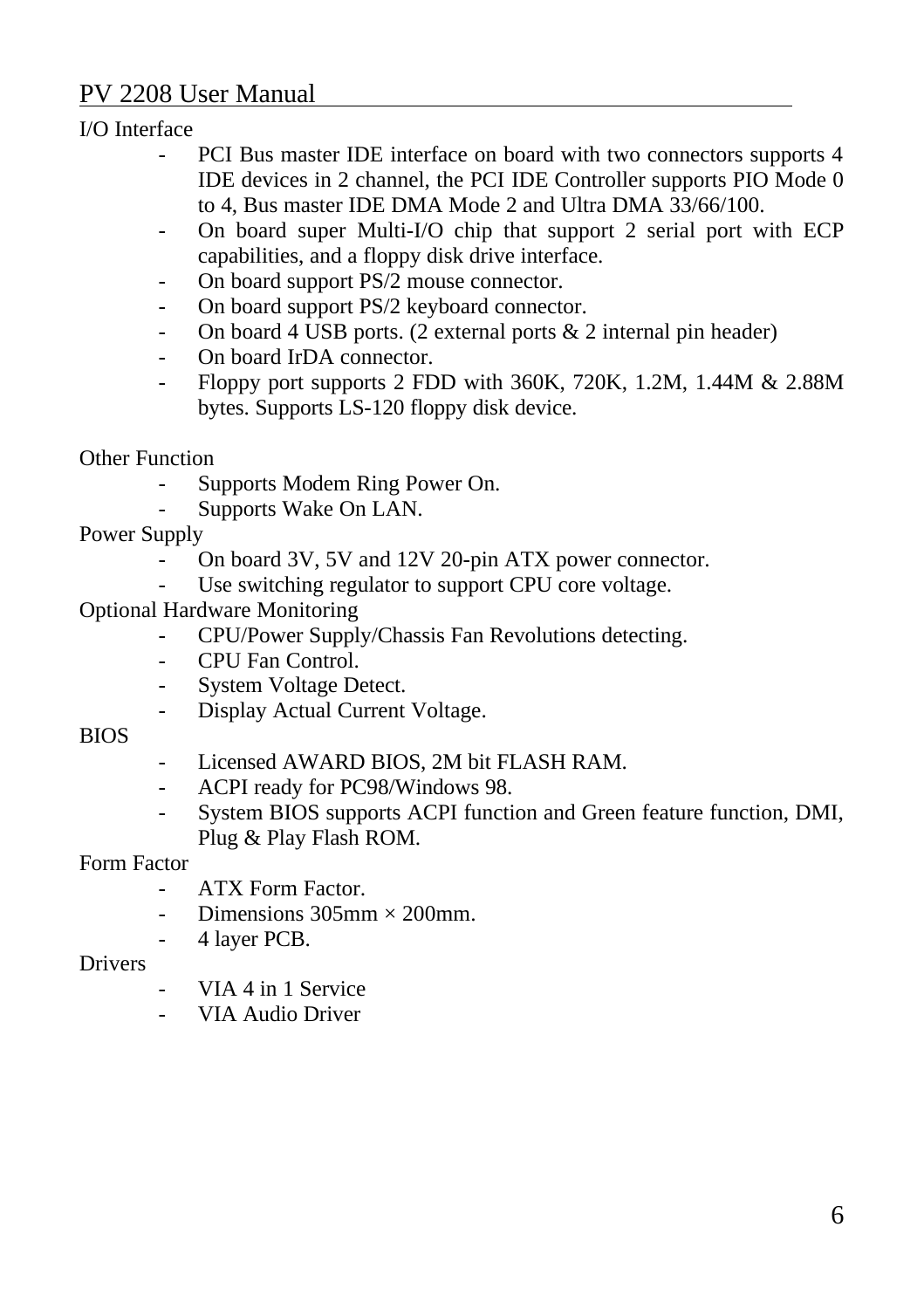

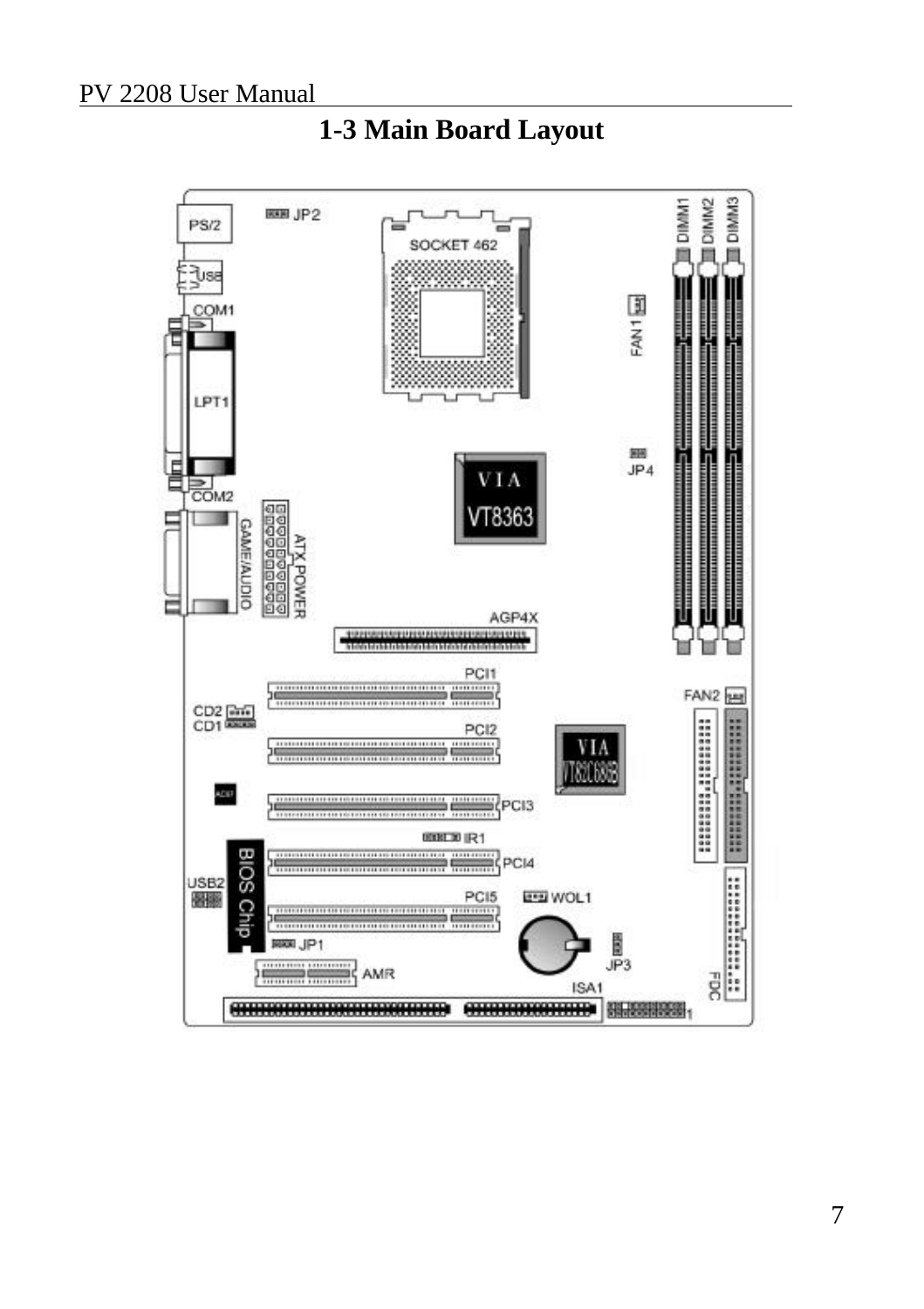## **Chapter 2 Installation Procedures**

- **Warning:** Always disconnect the power cord from your computer whenever your are working on it. Failure to do so may result in sensitive electronic components being damaged.
- **Note:** Always ground yourself to remove any static charge before touching any electronic components in the system. Place all electronic components on a static free surface or in an anti static bag when they are not being handled or installed in the computer.

User adjustable jumpers have been installed on the mainboard to allow for user configuration of the mainboard to meet your specific needs. Information pertaining to all jumper configurations has been included in the following chapter.

To correctly install your mainboard into your computer, use the following steps:

- 1. Set the jumpers on your mainboard to the correct configuration.
- 2. Install RAM.
- 3. Install CPU & Fan.
- 4. Install expansion cards.
- 5. Locate and install external devices.
- 6. Perform power on procedures.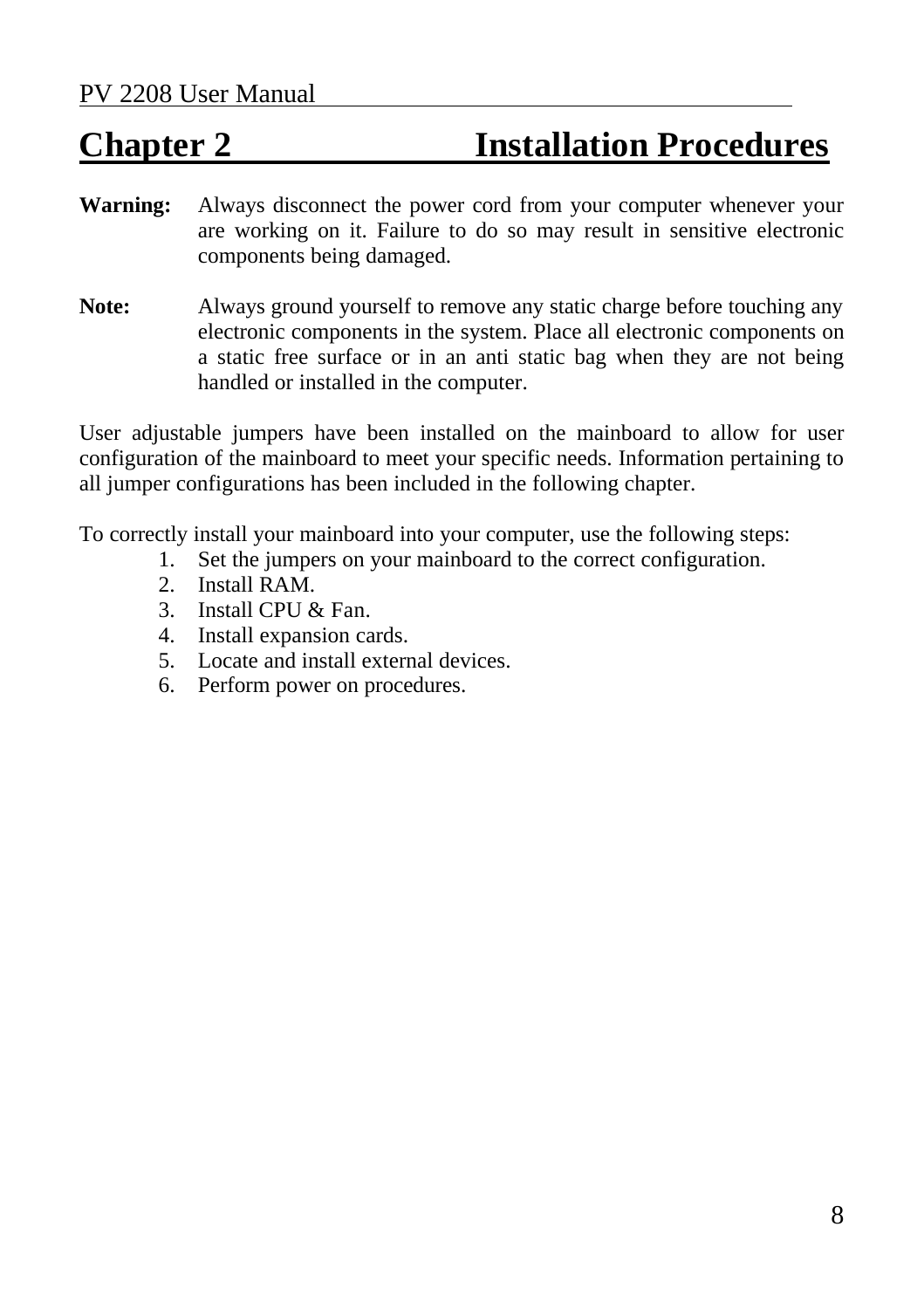### **2-1 Setting System Jumpers**

**Warning:** Incorrect jumper configurations may damage the CPU, the mainboard and other sensitive electronic components. It is advisable to consult product literature before configuring the jumpers on the PV 2208 mainboard.

The PV 2208 mainboard has four jumpers (JP1, JP2, JP3 & JP4) that enable the user to set-up the mainboard for optimal performance based on their computing needs. A jumper is the simplest type of electrical switch. It consists of two metal pins and a metal clip, which is covered by a plastic cover. You may set up you mainboard to match the needs of your applications by setting the jumpers. To *open* a jumper, you remove the clip. To *close* a jumper, you connect the pins by using the clip.



The jumper settings are presented above.

#### **Clearing The CMOS:**

In order to clear the data stored in the CMOS, first turn off the computer and remove the power cord. Next, ground yourself and locate JP2 on you mainboard. Then remove the jumper from pins  $2 \& 3$  and place the jumper on pins 1 & 2 (3V battery back up). Reattach the power cord and restart the computer.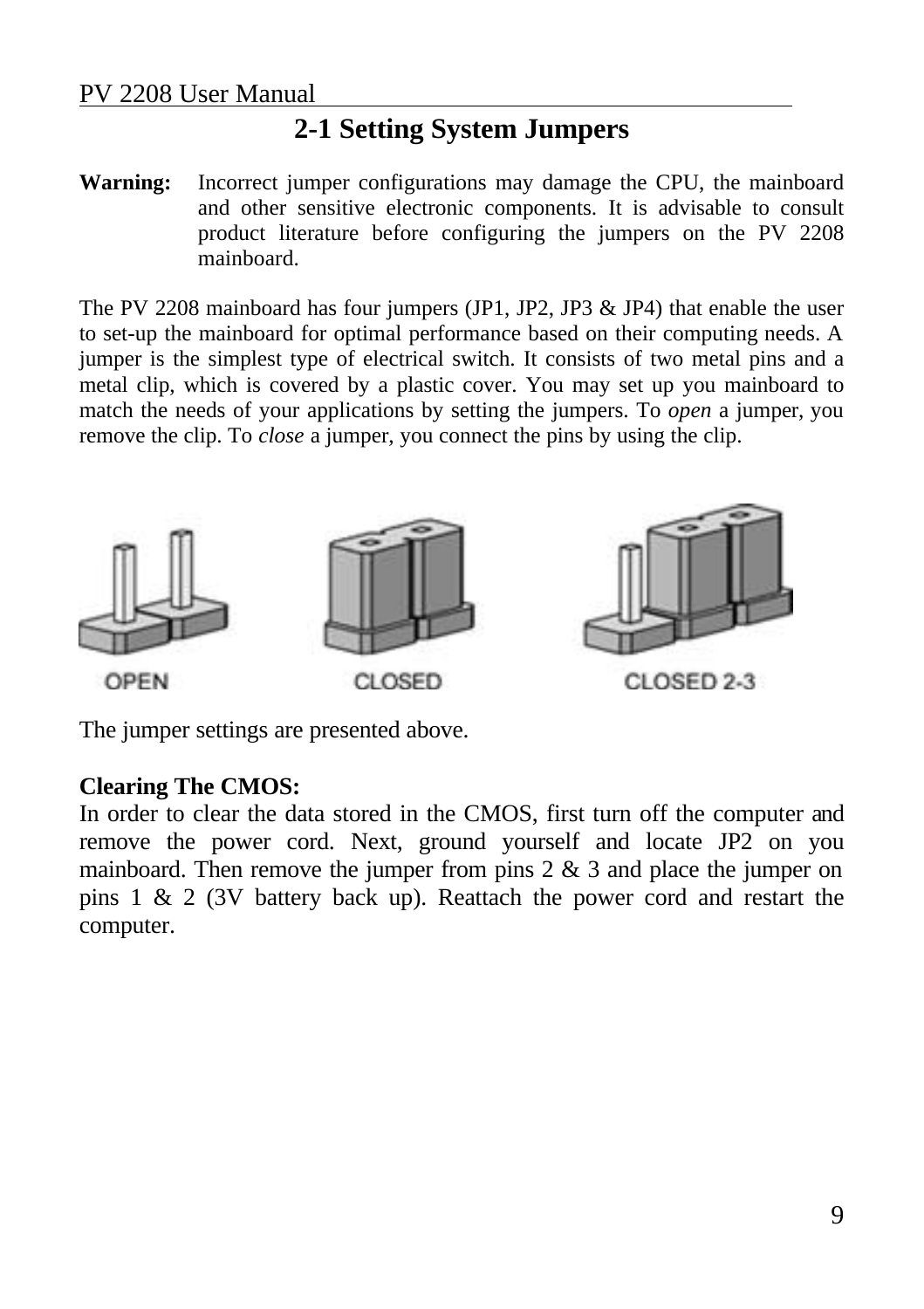### **2-2 System Memory**

The PV 2208 mainboard can support up to 1.5GB of 100MHz or 133Mhz SDRAM. Installing memory modules requires no system setup what so ever. Note:

- 1. The PV 2208 mainboard can only accommodate DIMMs (Dual Inline Memory Modules). The DIMM sockets on the PV 2208 are for 3.3V (power level) SDRAM (Synchronous Dynamic Random Access Memory).
- 2. Due to the strict timing issues involved under this speed, you must insure that SDRAM is 100/133MHz compliant.

#### **Installing System Memory**

Insert the DIMM as illustrated in the diagram below. Due to the number of pins between each of the breaks in the module, the DIMM will only fit into the socket one way. Please insure that the DIMMs that you are using are 3.3V.

To insert the DIMM into the socket, first the DIMM socket levers (the white levers on either side of the DIMM socket) must be pushed out away from the socket itself. Then line up the pins on the DIMM to the corresponding pins in the socket. Push the DIMM securely down into the socket. As the DIMM slides into the socket, the DIMM socket levers will snap back in toward the DIMM socket securing the DIMM into place.



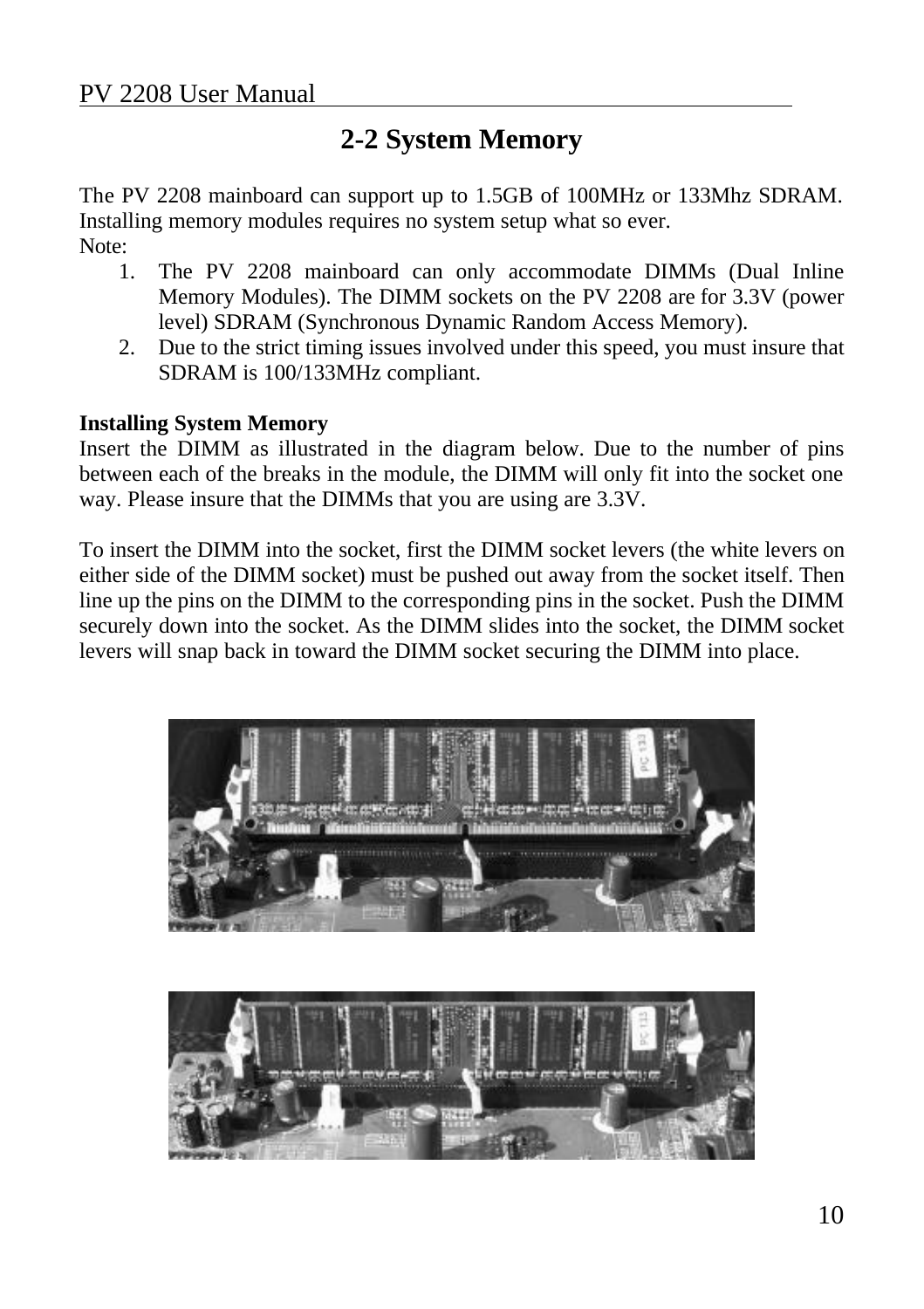### **2-3 CPU (Central Processing Unit)**

The PV 2208 mainboard is a Socket A mainboard. This refers to 462-pin socket that the board utilizes to accommodate the CPU. The CPU that is in use or you are going to use should have a cooling fan attached to it to prevent overheating. If your CPU does not have a fan, please ensure that you purchase and install a CPU cooling fan prior to turning on your computer for the first time. After installing the cooling fan, make sure that there is sufficient airflow around the fan to ensure proper cooling. If there is insufficient air circulation, the processor can overheat and damage not only the CPU, but also the mainboard.

**Caution:** The faster your processor is, the more heat it. A suitable cooling fan for your specific processor must be used.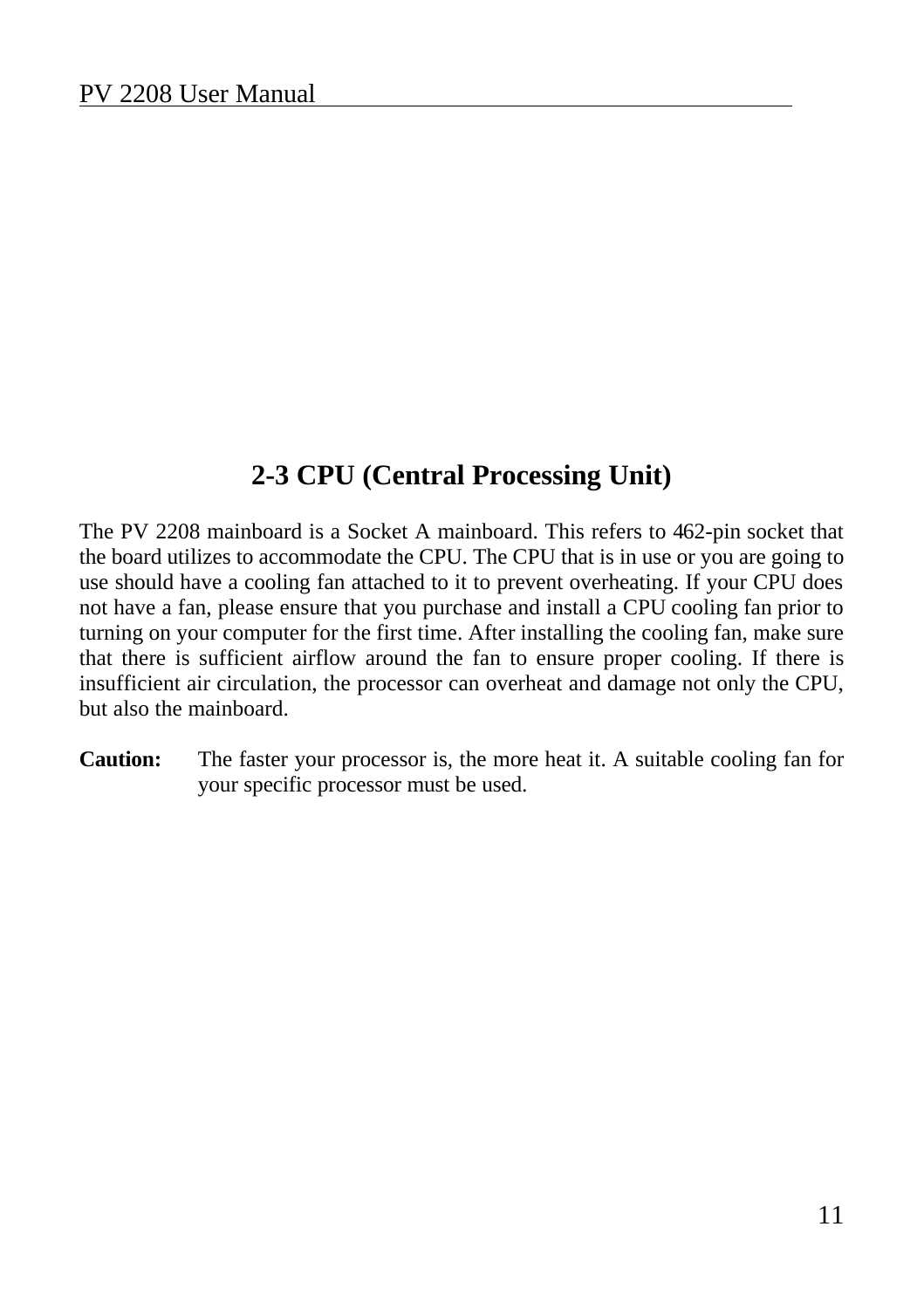### **CPU Installation Procedures**

#### Step1

Open the socket by raising the actuation lever.



#### Step 2

Insert the processor. Ensure proper pin 1 orientation by aligning the FC-PGA corner marking with the socket corner closest to the actuation arm tip. The pin field is keyed to prevent misoriented insertion. Do not force the processor into the socket. If it does not go in easily, check for mis-orientation and debris. Make sure the processor is fully inserted into the socket on all sides.





Step 3 Close the socket by closing the tuation lever.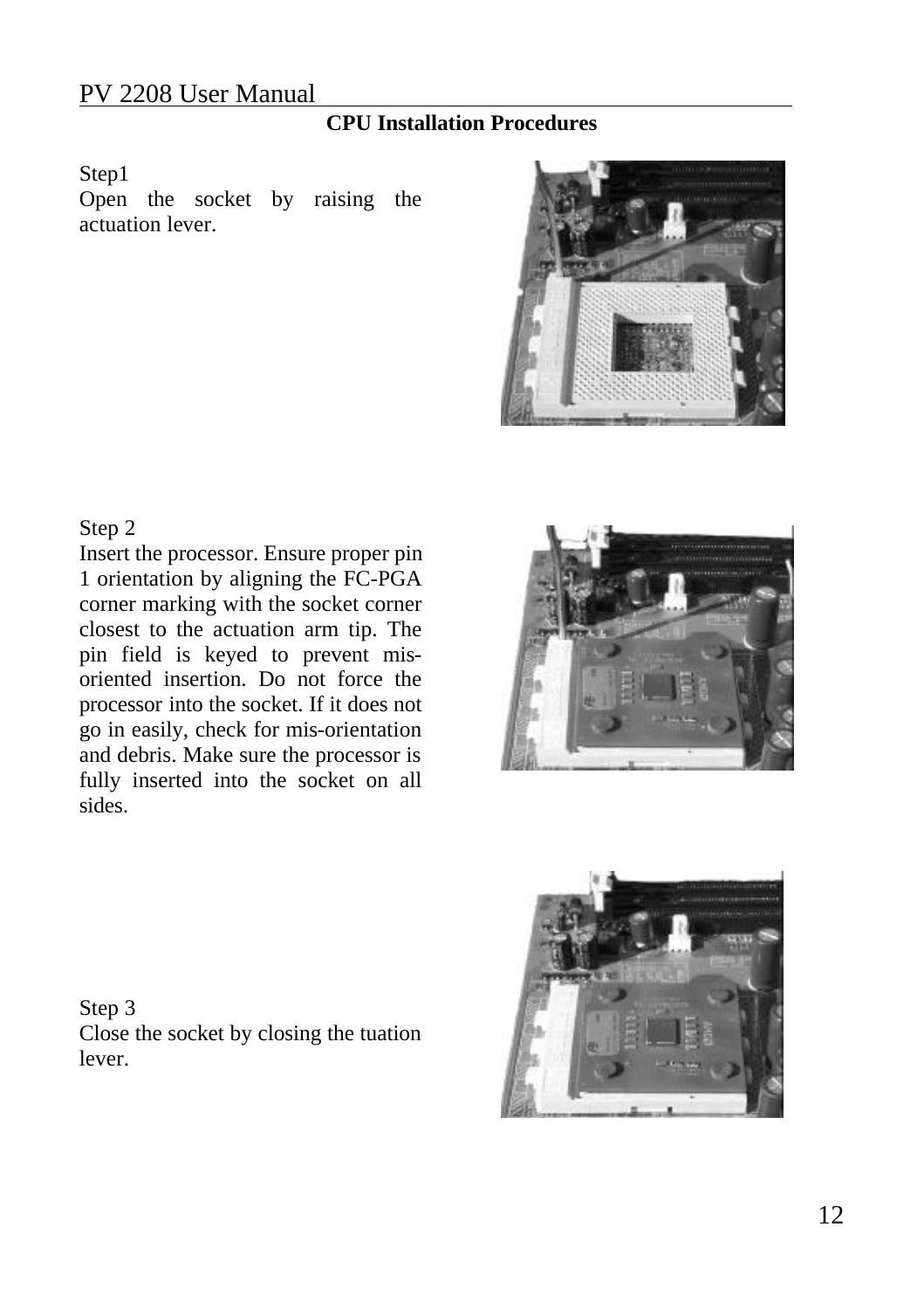### **2-4 Expansion Cards**

- **Warning:** Always disconnect the power cord from your computer whenever your are working on it. Failure to do so may result in sensitive electronic components being damaged.
- **Note:** Always ground yourself to remove any static charge before touching any electronic components in the system. Place all electronic components on a static free surface or in an anti static bag when they are not being handled or installed in the computer.

The PV 2208 mainboard has 1 AGP, 5 PCI, 1 ISA & 1 AMR expansion slots. To install an AGP, PCI, ISA or AMR card, please follow the following procedure:

- 1. Read any documentation that is accompanied with the expansion card.
- 2. Ensure that any hardware setup such as jumper configuration has been completed.
- 3. Remove the computer cover and unscrew and remove the bracket plate that accompanies the slot to which you want to install the expansion card into.
- 4. With great care align the card connectors with the socket connectors and press the expansion card firmly into place.
- 5. Secure the card by replacing the screw from the bracket plate. Replace the computer cover.
- 6. Perform any BIOS updating necessary.
- 7. Install any drivers and/or software necessary for the operation of your expansion card.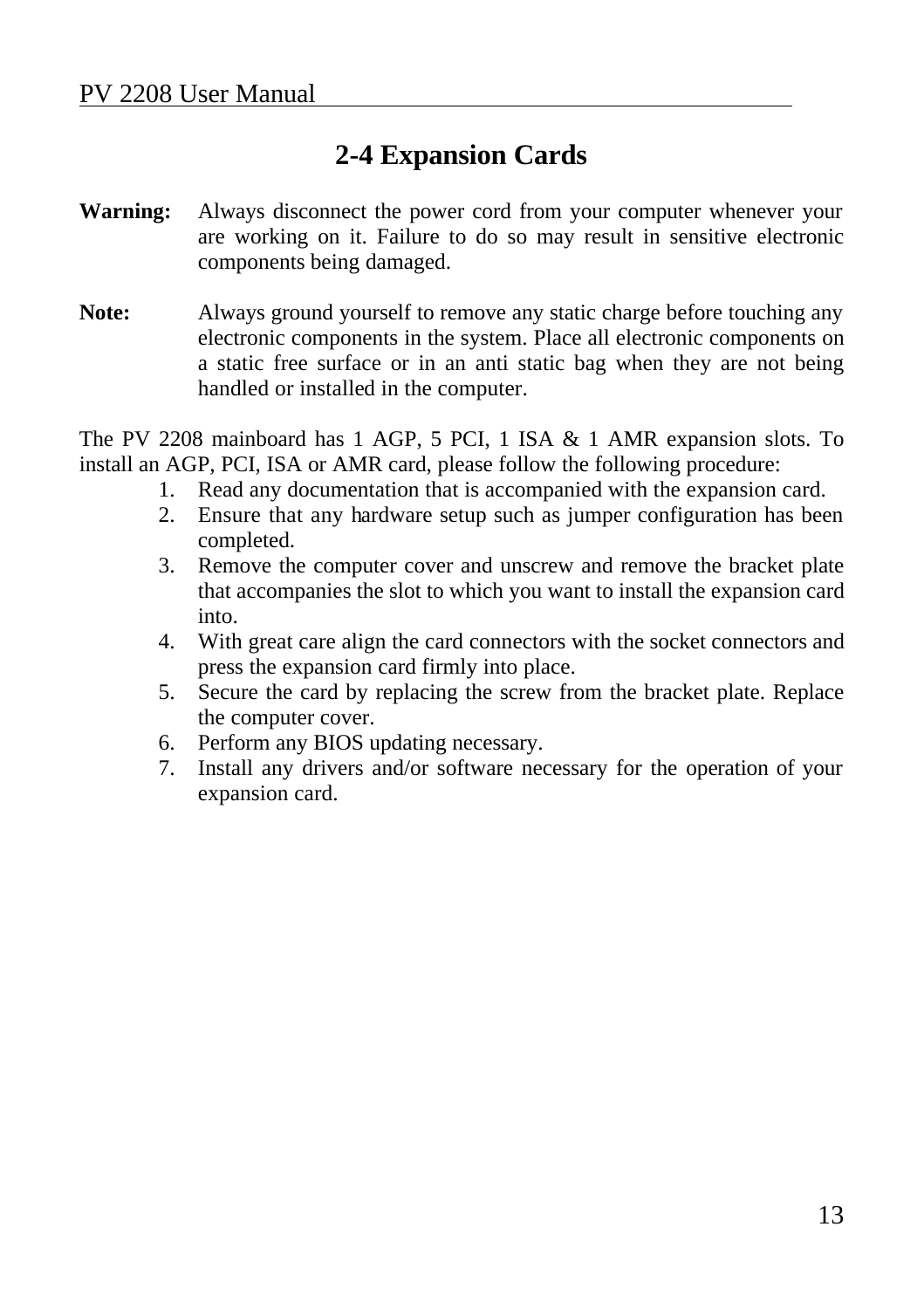### **2-5 External Connectors**



#### **1. PS/2 Mouse Connector:**

The PV 2208 mainboard has a built in mini-DIN mouse connector, which is designed for a PS/2 style mouse.

#### **2. PS/2 Keyboard Connector:**

The PV 2208 mainboard has a built in mini-DIN keyboard connector, which is designed for a PS/2 style keyboard. This connector will not accommodate a standard AT (large-DIN) keyboard plug.

#### **3. USB Ports 1 & 2 (Universal Serial BUS):**

The PV 2208 mainboard has two build in USB ports for connecting USB devices.

#### **4. Parallel Port Connector:**

The PV 2208 mainboard has a built in parallel port, which is used to connect the computer to the printer.

#### **5. Serial Ports COM1 & COM2:**

The PV 2208 mainboard has two built in serial ports, the COM1 and COM2 ports.

- A. The COM1 port is ready for a mouse or other serial devices.
- B. The COM2 port is ready for a mouse or other serial devices.

#### **6. Optional Joystick/MIDI Connector:**

The PV 2208 mainboard has an optional built in Joystick/MIDI connector that allows you to connect joysticks or game pads to your computer. You can also use this connector for connecting MIDI devices for playing and editing audio.

#### **7. Optional Audio Port Connectors:**

The PV 2208 mainboard has three optional built in  $\frac{1}{8}$  Game-Audio connectors.

- A. The optional Line Out is designed to be connected to either headphones or powered speakers.
- B. The optional Line In is designed to allow your computer to record or play from external sources such as CD player or other audio source.
- C. The optional Mic In is designed to be connected to a microphone to allow the inputting of voices into the system.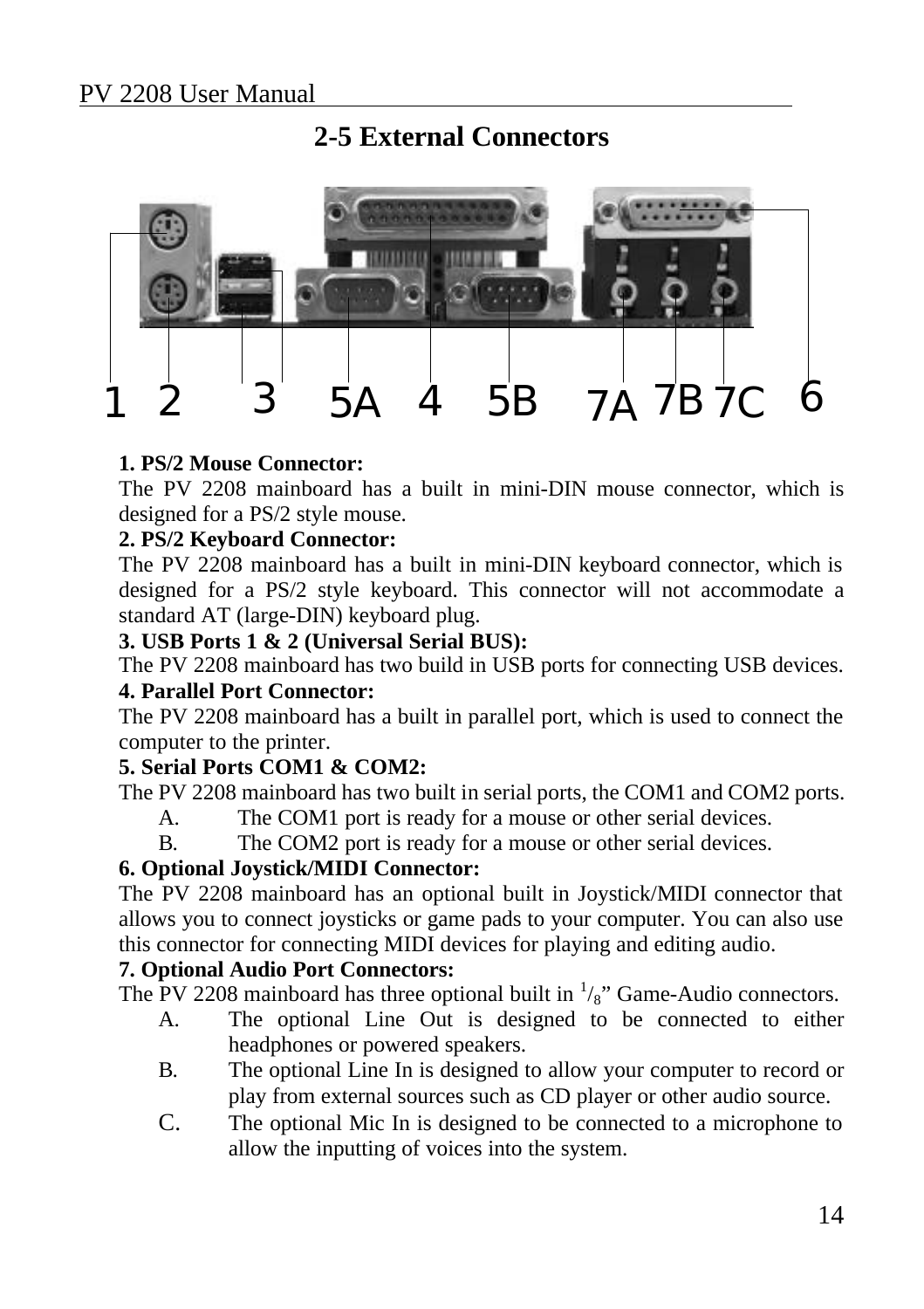

#### **8. Primary/Secondary IDE Connectors (IDE1 & IDE2):**

The PV 2208 mainboard has two built in Ultra DMA/100 IDE connectors that support up to four IDE devices such as Hard Disk Drives, CD Drives, Tape Backups and other IDE devices. In order to connect your mainboard to an IDE device you must use an Ultra DMA/100 IDE cable, which was provided to you with your mainboard. If you are installing two hard disks, you must configure the second drive to slave mode by setting its jumper accordingly. Please refer to you hard disk documentation for correct jumper settings.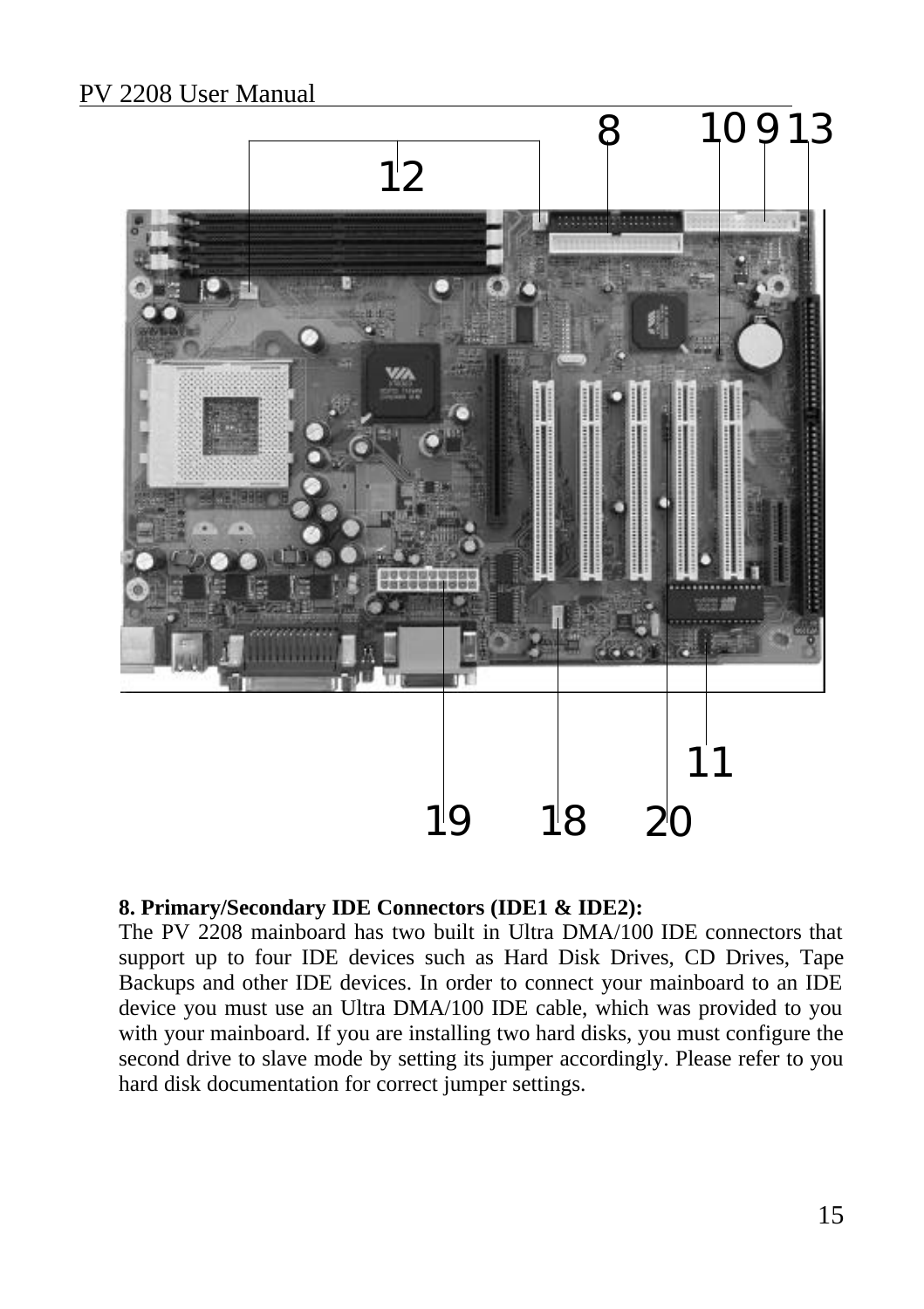#### **9. Floppy Disk Drive Connector (FDC):**

The PV 2208 mainboard has a built in Floppy Disk Drive Connector that allows up to two floppy drives to be connected to the mainboard. In order to connect your mainboard to a floppy drive you must connect it using the floppy disk drive cable that was provided to you with your mainboard. The drive A: $\setminus$  should be connected at the end of the cable and if you have a second floppy drive, drive B:\ should be connected in the middle of the cable.

#### **10. Wake On LAN (WOL)/Wake On Modem (WOM) Connector (WOL1):**

The PV 22008 mainboard has a built in Wake On LAN and Wake On Modem connector. This connector allows the system to power up when a wakeup packet or signal is received through the LAN/modem card.

#### **11. USB2 PIN Header (Universal Serial Bus 2):**

The PV 2208 mainboard has a built in connector for two additional USB ports by means of a USB PIN Header.

#### **12. CPU/AGP Fan Connectors (Fan1 & Fan2):**

The PV 2208 mainboard has two built in fan connectors for connecting up to two cooling fans to the mainboard. One fan should always be used for cooling your CPU, while another fan connector could be utilized for an AGP card cooling fan or a chassis fan or not at all. Depending upon the type of fan that you have, the wiring and the plug may be different. Usually, but not always, the red is positive, while the black is ground. Connect the fan plug to the board while ensuring to connect the positive pin to the positive pin and the negative pin to the negative pin.

### **FOR CONNECTORS 13 – 17 SEE NEXT PAGE**

#### **18. Internal Audio Connectors:**

These two connectors allow direct stereo input into your mainboard from such sources as a CD-ROM, a TV-Tuner and/or an MPEG Card.

#### **19. ATX Power Connector:**

This connector connects the PV 2208 mainboard to the ATX power supply in your computers chassis. The ATX power connector can only be inserted one way, so to insert the ATX power connector, line up the pins and push down firmly.

#### **20. IR1 (IR Pin Header):**

The PV 2208 has an IR (Infrared) connector for use with IR modules. You can connect your mainboard to an optional wireless IR transmitting and receiving module. The IR function must be configured using the BIOS.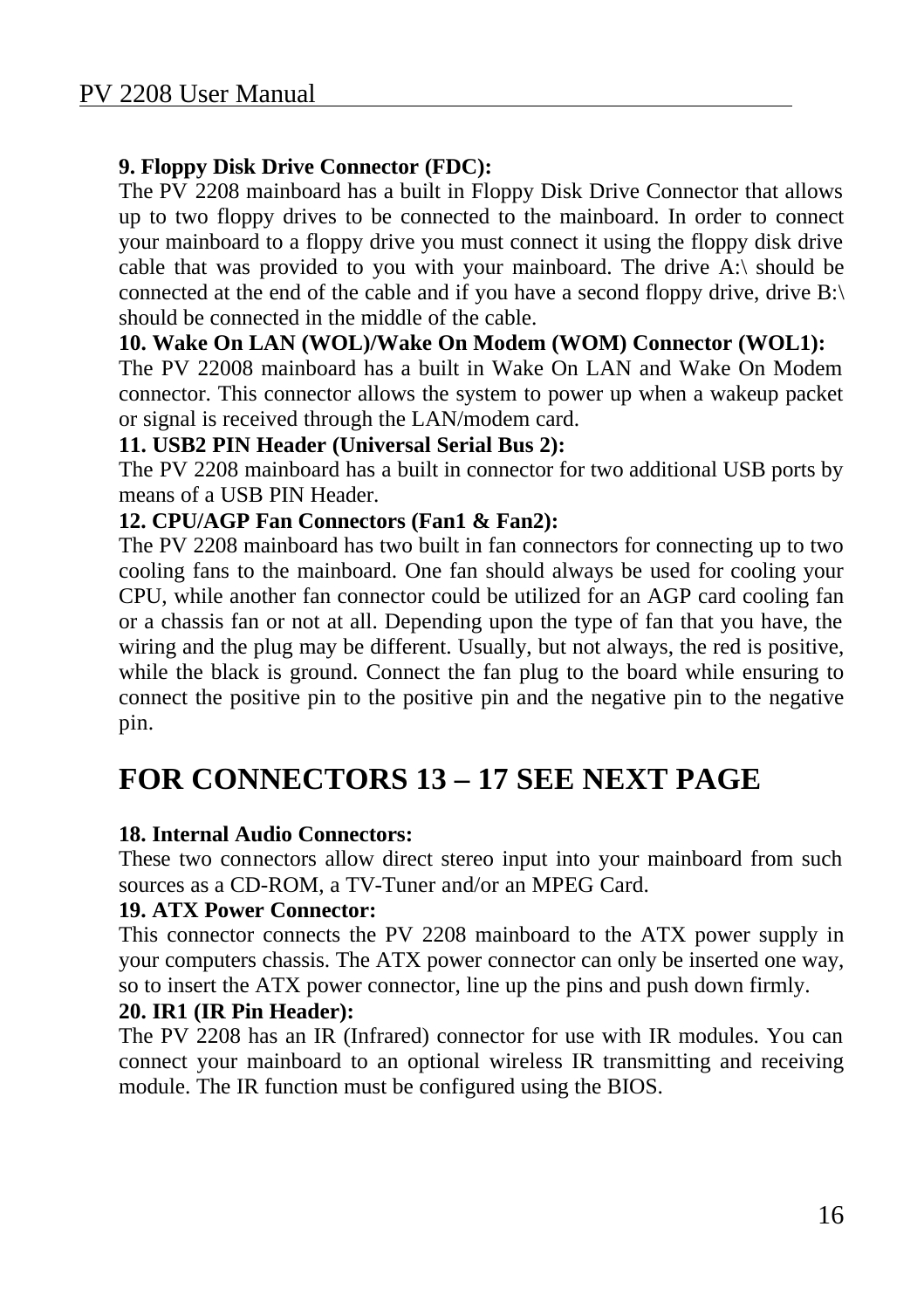

#### **13. Power LED Lead:**

The Power LED indicates whether the system is *ON* or *OFF*. When the computer is *ON*, the LED will light up and when the computer is *OFF*, the LED will remain unlit.

#### **14. System Warning Speaker Connector:**

This 4-pin connector connects the mainboard to the case speaker.

#### **15. ATX Power Switch Lead:**

The ATX Power Switch controls the power status of the computer. A momentary switch is connected to this lead and pushing this button once while the computer is off will power the computer on and pushing the button for more than 4 seconds while the system is powered on will power the computer off. The Power LED shows the *ON/OFF* status of the computer.

#### **16. HDD LED Lead:**

This connector is connected to the IDE activity LED. This LED illuminates whenever there is any read/write activity occurring on any of the primary or secondary IDE devices.

#### **17. Reset Switch Lead:**

This connector is connected to the Reset switch on the outside of your computer case. This switch is designed for rebooting your computer without having to turn the power off and then back on again. This is the preferred method of rebooting your computer over turning the power off and then back on again as it will extend the life of your power supply.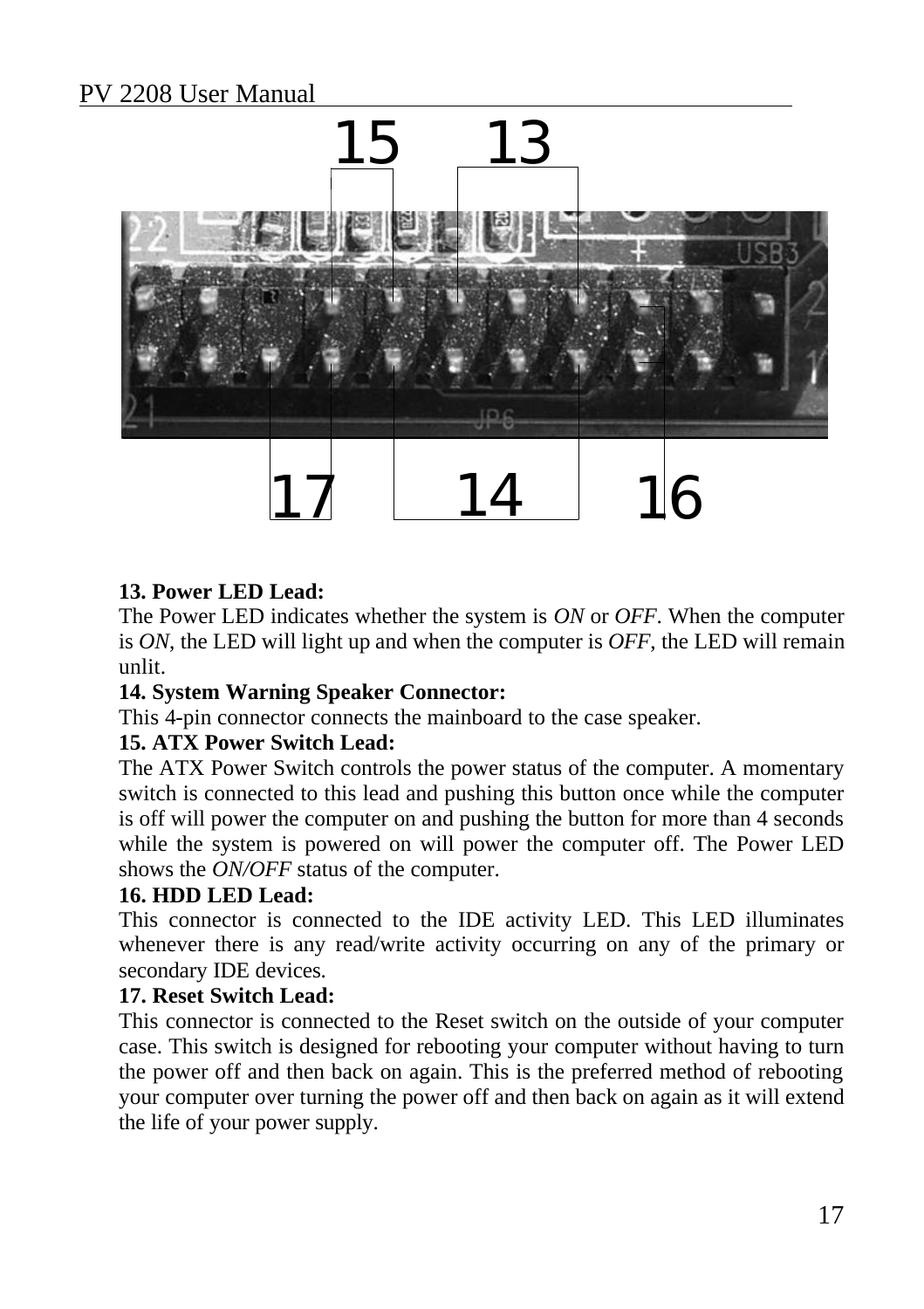### **2-6 Power Connection Procedures**

Once all the connections on the mainboard have been made, ensure that all other connections are made in the rest of the system and replace the computer case cover. Turn all switches off and plug the computer power cord back into the back of the computer. Check to see that the other end of your power cord is properly connected to the wall via a surge protector. Now you may begin to power up you system in this order:

- 1. Your monitor.
- 2. Your external devices.
- 3. Your computers ATX power supply.
- 4. Your computers power button.

At this point your Power LED on the front on your case should illuminate. The system will now be running its Power On Self Tests. During the self-tests, various messages will appear on you monitor. If you do not receive any of these messages and if your computer does not appear to powering up properly within 30 seconds, power the system off. Check that all cables are connected and that the jumper settings are correct and/or contact your retailer for further assistance.

To power your computer off, first you must exit or shut down your operating system before pushing the power button down for four seconds. If you are using Windows 95 or a newer Windows version, left click on the *Start* button and select *Shut Down* and then once again select *Shut Down The Computer.* At this point your screen will display *You can now safely turn OFF your computer*. At this point you may power off your computer by depressing the power button for four seconds or your computer will simply power itself off automatically.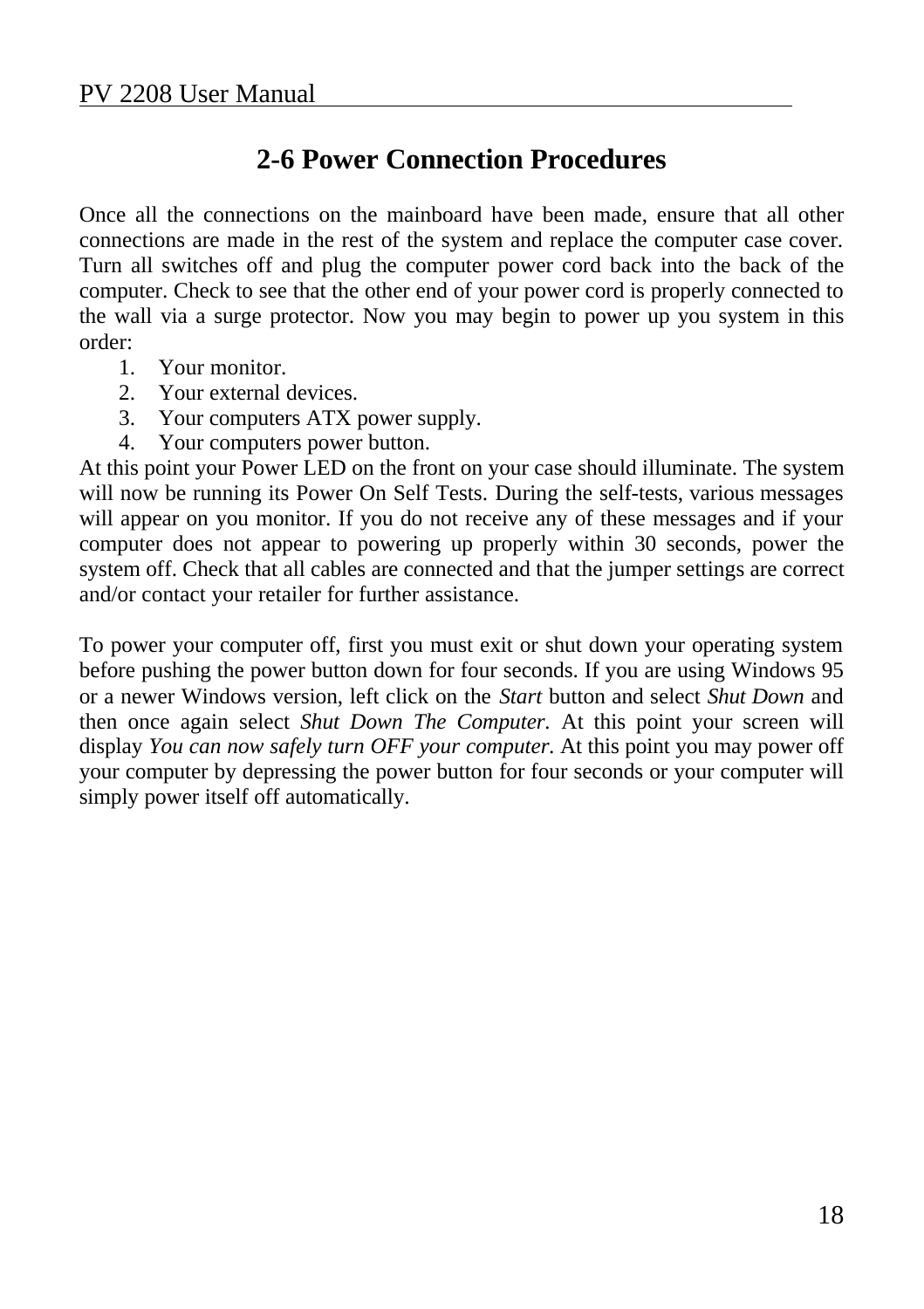## **Chapter 3 AWARD BIOS Setup**

### **3-1 Introduction**

The Award(tm) Setup program allows users to modify the basic ROM BIOS system configuration. Stored in battery-backed RAM this special information retains the Setup information while powered off.

In your computer system's ROM (Read Only Memory) is an Award BIOS™ custom version of an industry standard BIOS. It supports all processors by Intel/Cyrix/AMD in standard IBM-AT compatible input output Systems. Disk drives and serial ports receive critical low-level support for standard devices from the BIOS. Your Award BIOS™ is optimized by adding important nonstandard, features such as special support, and for detailed fine-tuning of the chipset controlling the entire system as well as virus and password protection. The rest of this manual is intended to guide you through the process of configuring your system using setup.

#### **Starting Setup**

Activating your computer will automatically initiate the Award BIOS™, it will then begin to check and configure your system by reading information in the CMOS. Once complete, the computers' operating system will be loaded and begin to take over the setup process. There are two different ways to begin the setup program while the BIOS is still in control of the computer, they are both listed below:

- 1. You can press the <Del> key right after the system has been powered on, or
- 2. Wait for the POST (Power on Self-Test) message to appear at the bottom of the screen then press the <Del> key. It will read as follows: Press DEL to enter SETUP

If while the system is powering on you miss the message, and you need to restart you can do so by pressing the RESET button on the computers case, powering the system off via the ON/OFF button or, pressing <Ctrl>, <Alt> and <Del> key at the same time. If you miss the aforementioned opportunities to enter the setup an error message will display letting you know the system did not boot, the following will appear: PRESS F1 TO CONTINUE, OR DEL TO ENTER SETUP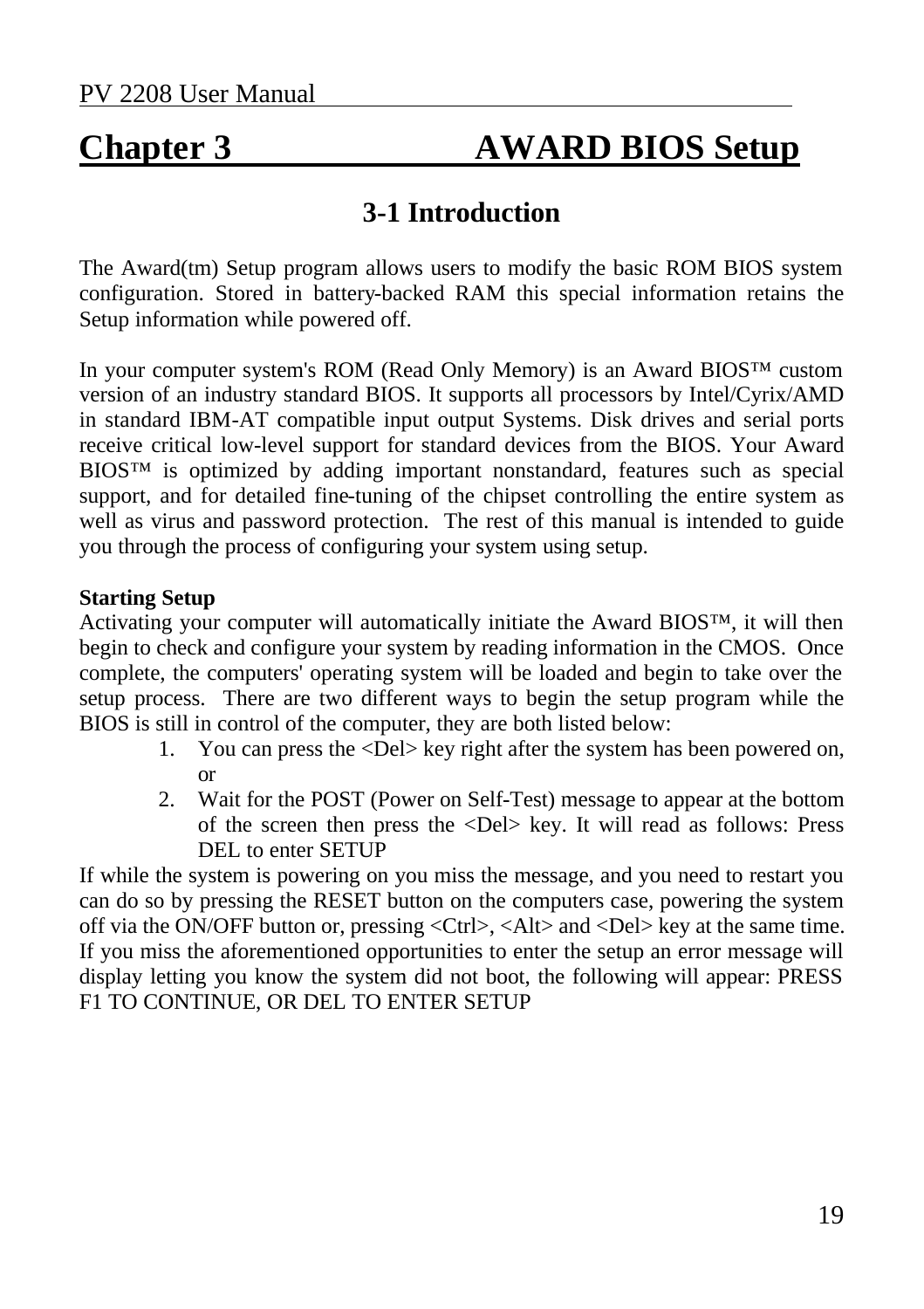#### **Using Setup**

Navigating through the menu bar used left and right arrows to choose menu you want to be in. The main keys you will need to navigate the setup are as follows:

| Key                | Function                                                        |
|--------------------|-----------------------------------------------------------------|
| Enter              | To select highlighted item                                      |
| Page Up            | To change entries, increase the numeric value                   |
| Page Down          | To change entries, decrease the numeric value                   |
| Esc                | To quit and not save changes in the CMOS Status                 |
|                    | Page Setup Menu and Option Setup Menu – quit page and return to |
|                    | Main Menu                                                       |
| Up Arrow           | Move to previous item                                           |
| Down Arrow         | Move to next item                                               |
| Left Arrow         | Move to the item on the left hand                               |
| <b>Right Arrow</b> | Move to the item on the right hand                              |
| $+$ Key            | Increase the numeric values, or makes changes                   |
| - Key              | Decrease the numeric values, or makes changes                   |
| F1 Key             | General help, only for Status Pages Setup Menu and Option Page  |
|                    | Setup Page                                                      |
| (Shift) F2 Key     | Change color from 16, F2 to select color forward, (Shift) F2 to |
|                    | select color back                                               |
| F3 Key             | Calendar, only for Status Page Setup Menu                       |
| F4 Key             | Reserved                                                        |
| F5 Key             | Restore the previous CMOS value from CMOS only for Option       |
|                    | Page Setup Menu                                                 |
| F6 Key             | Load the default CMOS value from BIOS default table, for only   |
|                    | <b>Options Page Setup Menu</b>                                  |
| F7 Key             | Load the default                                                |
| F8 Key             | Reserved                                                        |
| F9 Key             | Reserved                                                        |
| F10 Key            | Save all the CMOS changes, only from the Main Menu              |

#### **To display sub menu**

Use the arrow keys to manipulate the cursor to the sub menu of your choice, then press enter.

#### **Getting Help**

Press F1 to in-list a help window, this window describes a few possible solutions and key to press and the selections for the highlighted item. To exit the Help Window press <Esc> or the F1 key again.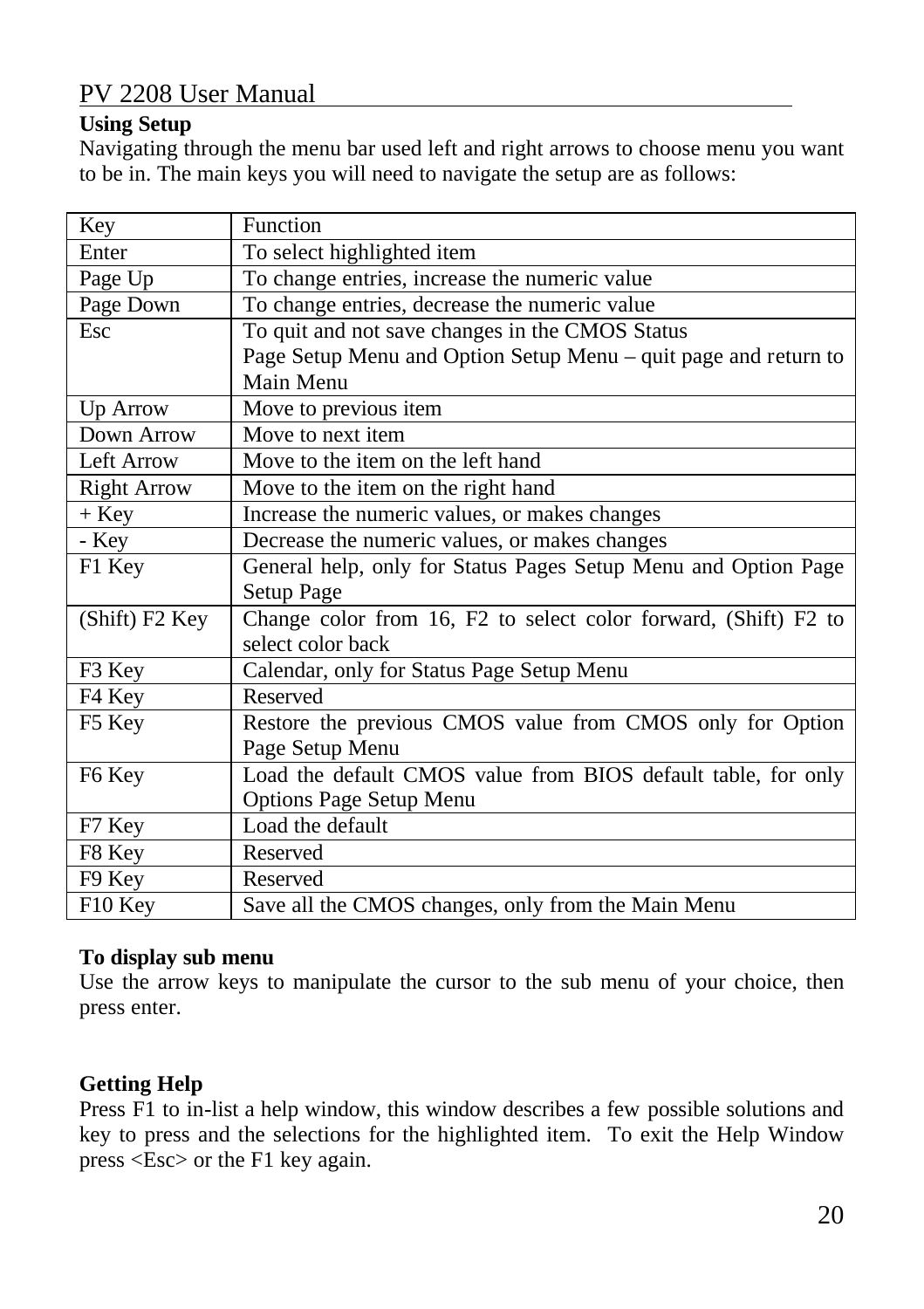#### **In Case of Problems**

If, after making and saving system changes with Setup, you discover that your computer no longer is able to boot, the Award BIOS™ supports an override to the CMOS settings, which resets your system to its defaults.

Our recommendation is that you only make changes which you fully understand, we also advise that you do not make any changes to the chipset defaults as that may cause you unforeseen problems. The best performance and reliability for your system would be to use the default settings that have been set by both your system manufacturer as well as Award. Even a seemingly small change to the chipset setup has the potential for causing to use the override.

#### **A Last Note on Setup**

The majority of systems have a different Setup, the look and basic functions of the Setup program may appear to be the same on all system, however individual motherboards and chipsets need to custom configurations. Not all of the examples used in this manual may be executable by your Setup; there are simply features that are not supported or configurable on your system.

The OEM (Original Equipment Manufacturer) decides upon the final look of the Setup program. If the OEM decided that certain items would only be available only to their technical experts, those items may very well be removed entirely form the Setup program.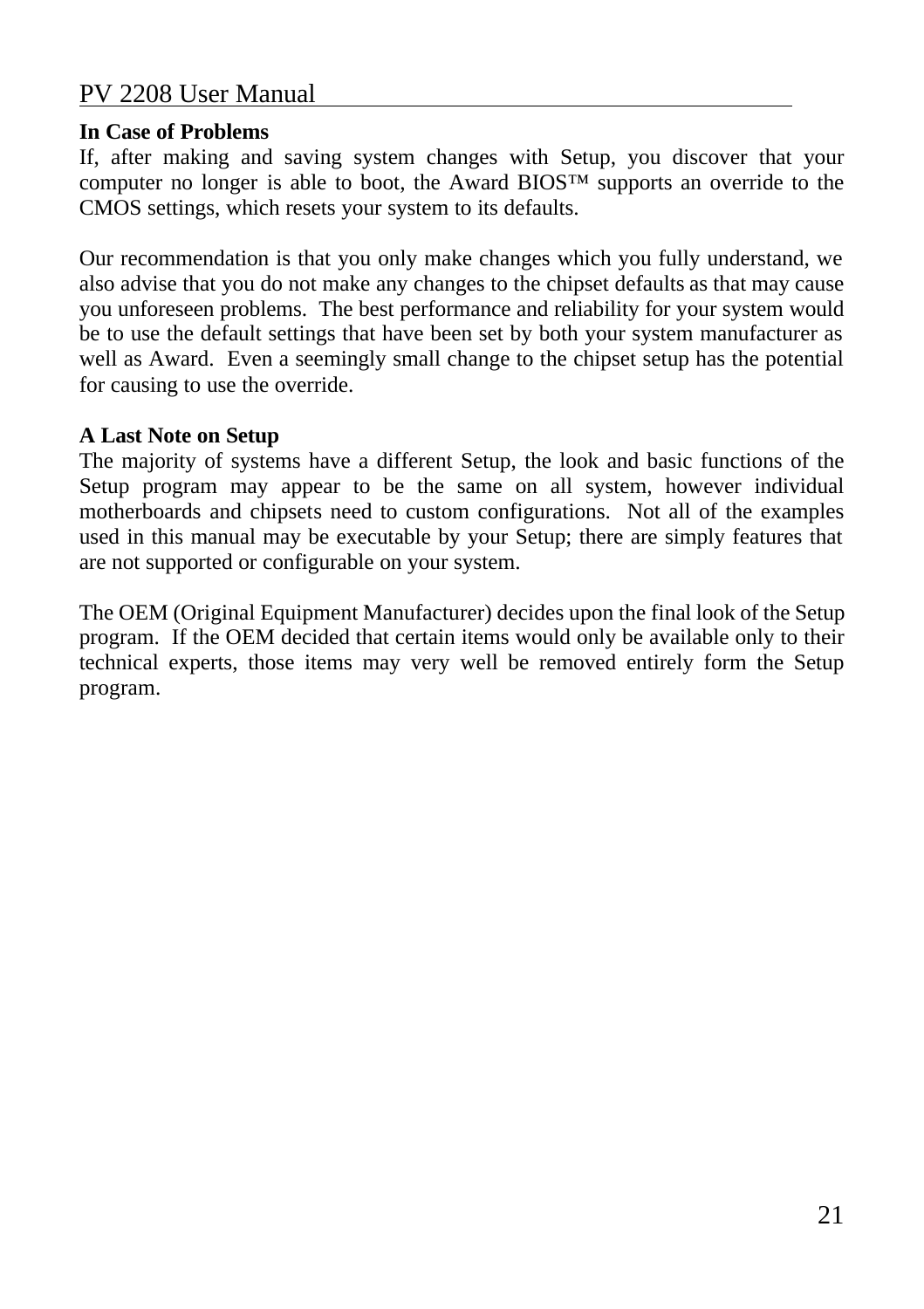### **3-2 MAIN MENU**

When you first enter the Award BIOS™ CMOS Setup Utility, the first thing to appear will be the Main Menu. This Menu will then allow you to select many different setup options and two exit choices. To navigate through the menu you will use the arrow keys; they will then be highlighted, to select the highlighted item simply press the <Enter> key. While an item is highlighted a brief description of that item will appear in the bottom portion of the screen, once you select an item a sub-menu will appear.



#### **SETUP ITEMS**

Although not all systems will have the same setup categories the main menu will most likely include the following sub-menu items.

#### **STANDARD CMOS FEATURES**

This category is for basic system configuration.

#### **ADVANCED BIOS FEATURES**

This category is to set Advanced Features available on your system.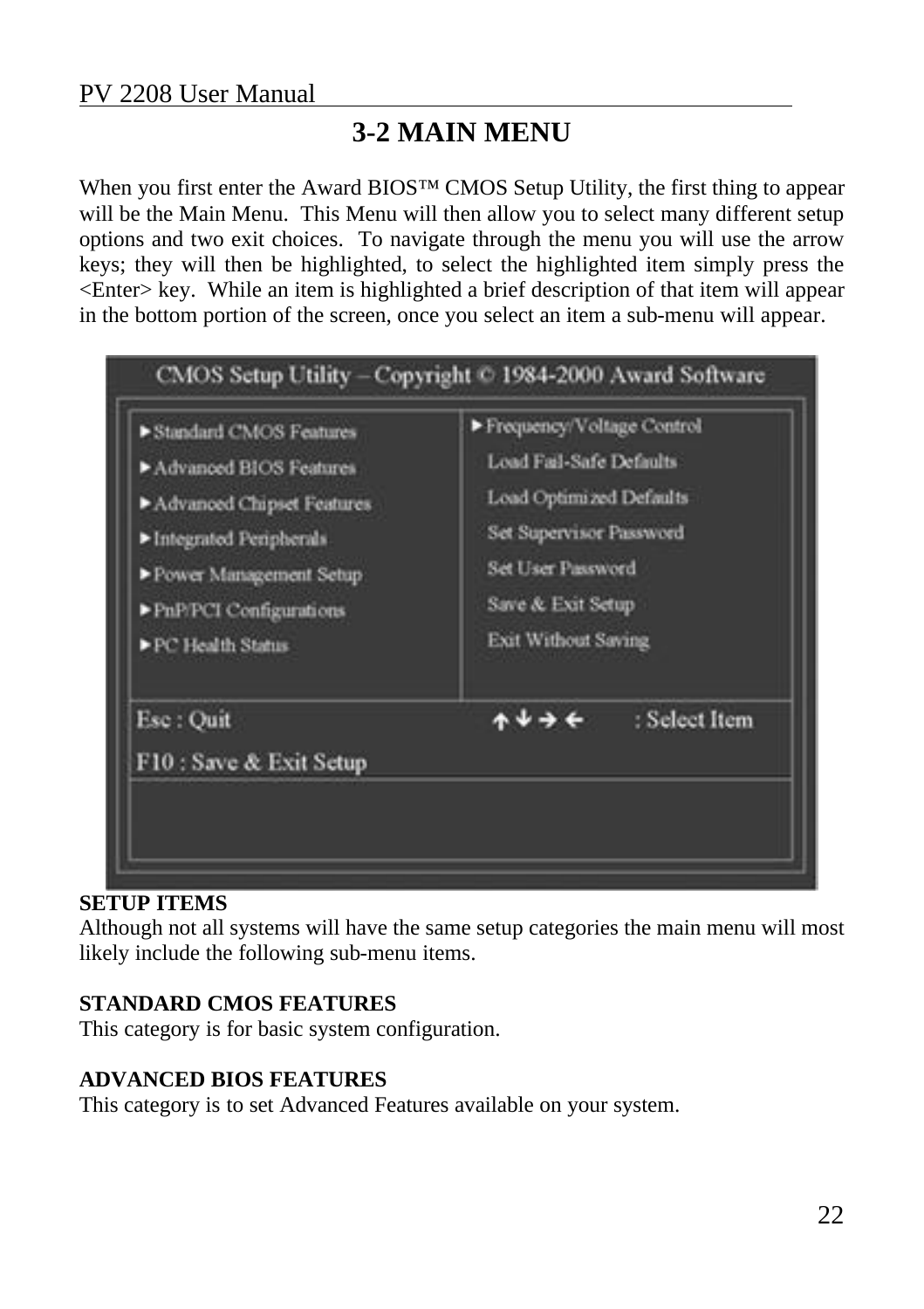#### **ADVANCED CHIPSET FEATURES**

This category will be used to change values in the chipset registers and to optimize system's performance.

#### **INTEGRATED PERIPGERALS**

This category includes all the items of IDE hard drive and Programmed I/O features.

#### **POWER MANAGEMENT SETUP**

Use this section to specify your settings for power management.

#### **PnP / PCI CONFIGURATION**

This entry appears if your system supports PnP / PCI's. (PnP – Plug and Play)(PCI – Peripheral Card Interface)

#### **PC HEALTH STATUS**

This category shows your PC health status.

#### **LOAD FAIL-SAFE DEFAULTS**

This menu category is used to load the BIOS default values that are factory settings for your system to run at optimal efficiency. Award has designed a custom BIOS to maximize performance; the OEM has the right to change these defaults to meet their specific needs.

#### **FREQUENCY / VOLTAGE CONTROL**

Use this category to specify your settings for CPU/DIMM frequency/voltage control.

#### **SUPERVISOR/USER PASSWORD SETTING**

This category is used to set User and Supervisor Passwords for your system.

#### **IDE HDD AUTODETECTION**

This will automatically configure hard disk parameters.

#### **SAVE & EXIT SETUP**

Save CMOS value changes to CMOS and exit setup.

#### **EXIT WITHOUT SAVE**

Abandon all CMOS value changes and exit setup.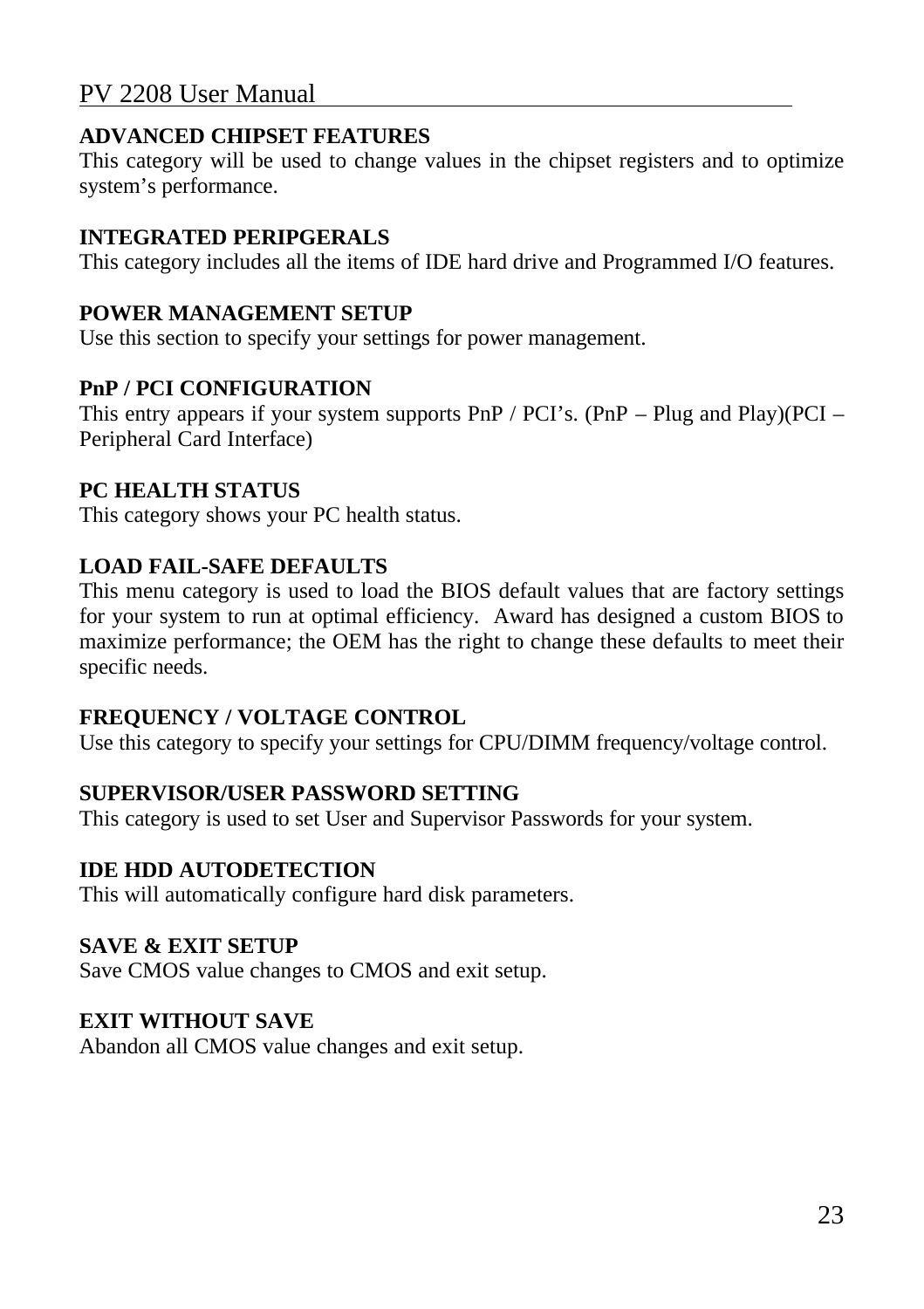### **3-3 STANDARD CMOS SETUP**

| Date<br>(mnxddyy)<br>(hhmmua)<br>Time                                                       | Mon, Jan 01 2000<br>12:01:08 | Item Help       |
|---------------------------------------------------------------------------------------------|------------------------------|-----------------|
| D IDE Primary Master<br>E IDE Primary Slave<br>DE Secondary Master<br>> IDE Secondary Slave | None<br>None<br>None<br>None | Menn Level<br>D |
| Drive A<br><b>Drive B</b>                                                                   | None<br>None                 |                 |
| Video:<br>Halt On                                                                           | <b>EGA/VGA</b><br>No Errors  |                 |
| <b>Base Memory</b><br>Extended Memory<br><b>Total Memory</b>                                | 640K<br>64512K<br>65536K     |                 |

Standard CMOS Setup Menu is divided into 10 sub-menu categories. Every submenu includes no, one or more than one setup items. Use the arrow keys to navigate the menu.

#### **DATE**

The format that is used for the date is as follows

<day>, <date>, <month><year>. To see the calendar press F3.

| Day   | The day from Sun to Sat determined by the BIOS and is display only. |
|-------|---------------------------------------------------------------------|
| Date  | The date, from 1 to 31 (or the maximum allowed in a month.          |
| Month | The month, Jan to Dec.                                              |
| Year  | The year, from 1900 to 2099                                         |

#### **TIME**

The format that is used for the time is as follows

<hour><minute><second>. The time is calculated based on the 24-hour military clock.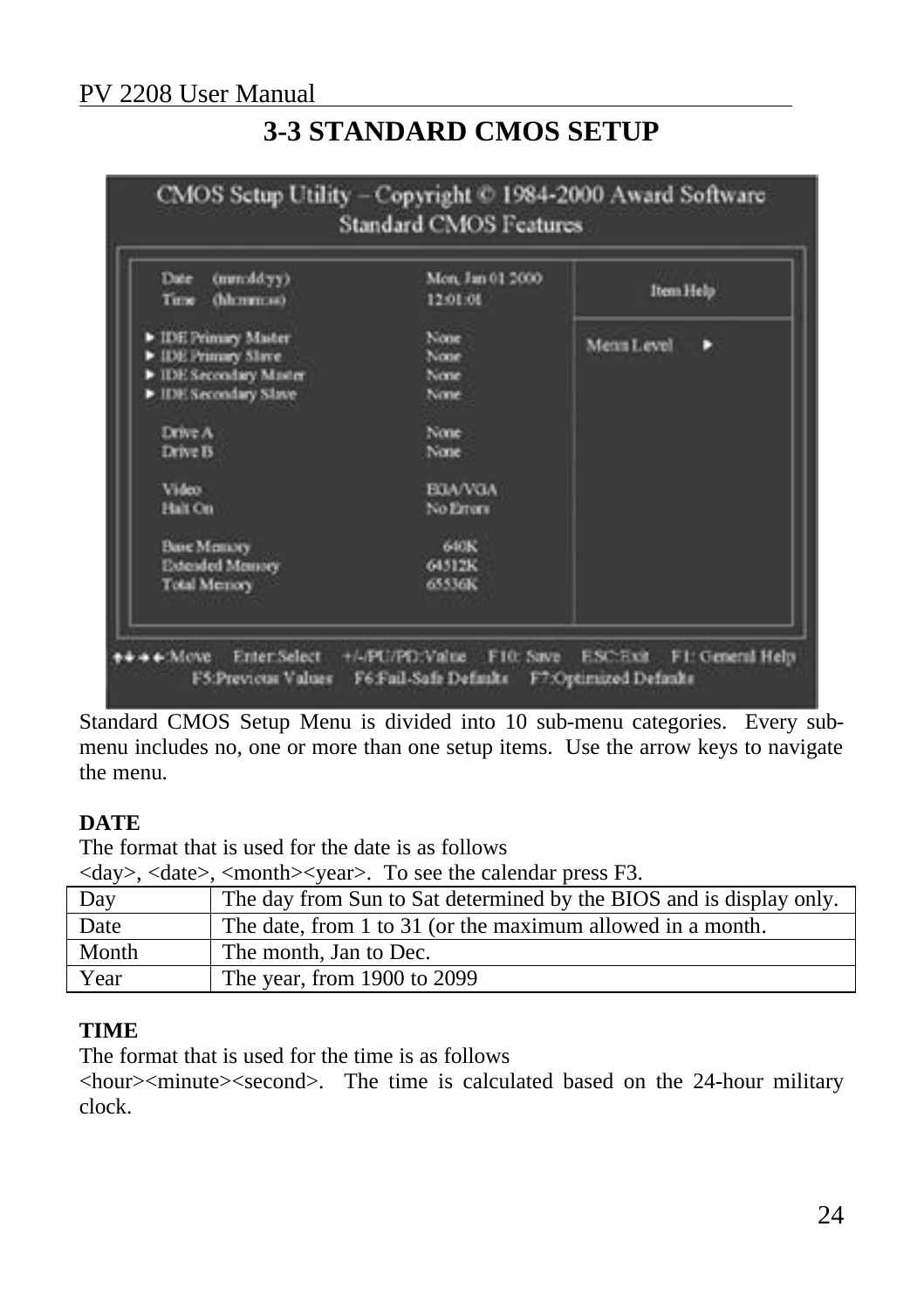#### **PRIMARY MASTER/PRIMARY SLAVE/SECONDARY MASTER/SECONDARY SLAVE**

These sub-menus are for identifying the 2 channel types that have been installed in the computer. There are 4 user definable and 45 predefined types for the Enchanted IDE BIOS.

To select the hard disk you can either press the Page Up or Page Down buttons or simply enter in the number of the hard disk and press <Enter>. It is important the specifications of your selected drive match those of the drive table. The hard disk will not work properly if the incorrect drive information is entered. If you cannot find your drive type on the drive table you may use "User" to define your drive type manually.

In order to use "User" type for drive type, you must have certain drive information; the required information is listed below. Enter the information using the keyboard and simply press <Enter>. Either the hard disk vendor or the system manufacturer will most likely have provided this information for you.

If the controller of the HDD interface is ESDI, the selection shall be "Type 1". If the controller of the HDD interface is SCSI, the selection shall be "None". If you select Type "Auto", BIOS will Auto-Detect the HDD & CD-ROM Drive at the POST stage and showing the IDE for HDD & CD-ROM Drive.

| <b>TYPE</b>     | drive type          |
|-----------------|---------------------|
| CYLS.           | number of cylinders |
| <b>HEADS</b>    | number of heads     |
| <b>PRECOMP</b>  | write precom        |
| <b>LANDZONE</b> | landing zone        |
| <b>SECTORS</b>  | number of sectors   |
| <b>MODE</b>     | mode type           |

If there is no hard drive installed select NONE and press <Enter>.

#### **Drive A Type / Drive B Type**

This sub-menu identifies the types of floppy disk drive A or Drive B that have been installed into the computer.

| 360K, 5.25 in      | 5-1/4 inch PC-type standard drive; 360 kilobyte capacity.     |
|--------------------|---------------------------------------------------------------|
| 1.2M, 5.25 in      | 5-1/4 inch AT-type high-density drive; 1.2 megabyte capacity. |
| 720K, 3.5 in       | 3-1/2 inch double-sided drive; 720 kilobyte capacity.         |
| $1.44M$ , $3.5$ in | 3-1/2 inch double-sided drive; 1.44 megabyte capacity.        |
| $2.88M, 3.5$ in    | 3-1/2 inch double-sided drive; 2.88 megabyte capacity.        |

If there is no floppy drive installed select NONE and press <Enter>.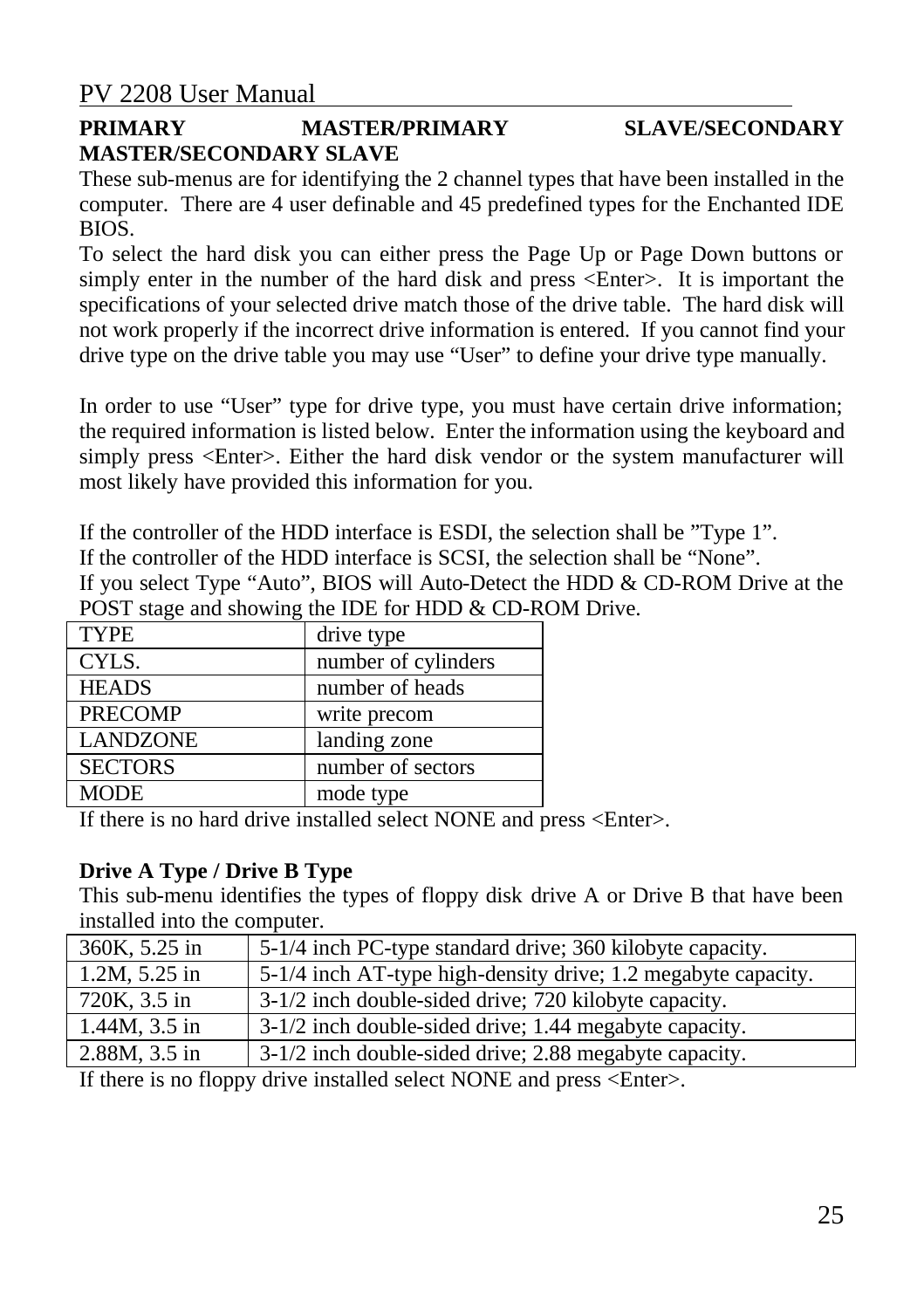#### **Video**

This sub-menu selects the type of video adapter is used for the primary system monitor. Although secondary monitors are supported you do no have to select the type in Setup.

| EGA/VGA     | Enhanced Graphics Adapter/Video Graphics Array. For EGA, |
|-------------|----------------------------------------------------------|
|             | VGA, SEGA, or PGA monitor adapters.                      |
| CGA 40      | Color Graphics Adapter, power up in 40 column mode.      |
| CGA 80      | Color Graphics Adapter, power up in 80 column mode.      |
| <b>MONO</b> | Monochrome adapter includes high-resolution monochrome   |
|             | adapters.                                                |

#### **Halt On**

This sub-menu determines whether the computer will stop if any error is detected during powering up.

| No errors         | The system boot will not be supported for any error that may be      |
|-------------------|----------------------------------------------------------------------|
|                   | detected.                                                            |
| All errors        | Whenever the BIOS detects a non-fatal error the system will be       |
|                   | stopped and you will be prompted.                                    |
| All,<br>But       | The system boot will not stop for a keyboard error; it will stop     |
| Keyboard          | for all other errors.                                                |
| All, But Diskette | The system boot will not stop for a disk error; it will stop for all |
|                   | other errors.                                                        |
| All, But Disk/Key | The system boot will not stop for a keyboard or disk error; it will  |
|                   | stop for all other errors.                                           |

#### **Memory**

This sub-menu is display-only, which is determined by POST of the BIOS.

#### **Base Memory**

From the system boot, the POST will find how much base (or conventional) memory is installed on your system. The value of base memory is typically the same amount as installed on the mainboard.

#### **Extended Memory**

During the POST the BIOS will determine how much of extended memory is on the system. This is the amount of memory located above the 1MB in the CPU's memory address map.

#### **Other Memory**

Other Memory is describing memory located in the 640K to 1024K address space. This is memory that can be used for different applications. DOS uses this area to load device drivers in an effort to keep as much base memory free for application programs. RAM is most frequently used by the BIOS are since this is where it shadows RAM.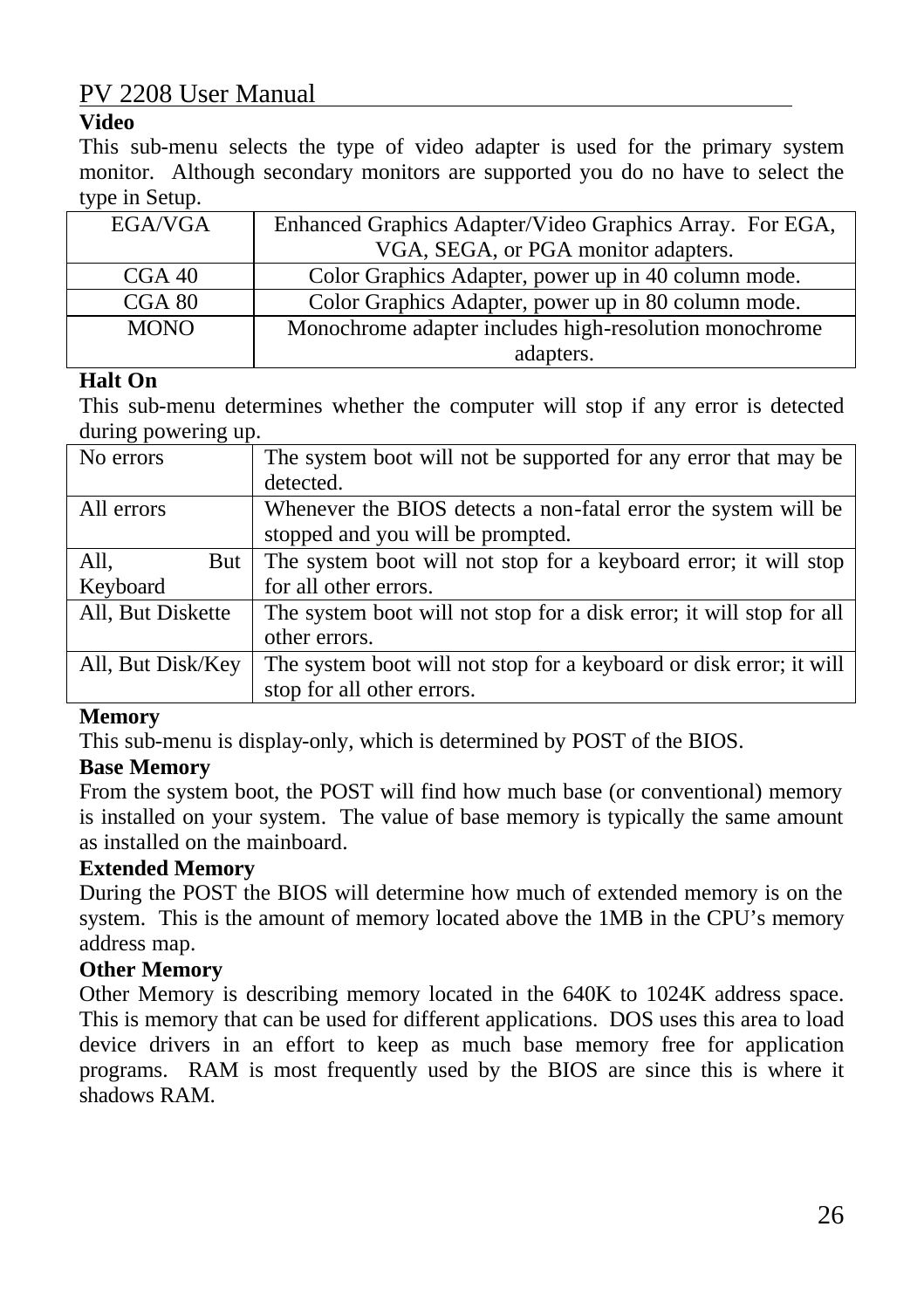### **3-4 ADVANCED BIOS FEATURES SETUP**



All the basic configurations for your system are done in this area. System default speed, boot-up, sequence, keyboard operation, shadowing and security are all set up in Advanced BIOS Features Setup Menu.

#### **Virus Warning**

Enabling this feature is important; the Award BIOS will monitor the boot sector and partition table of the hard disk drive for any attempt at modification. If the following error message appears, the Virus Warning is telling you that an attempt has been made to modify the boot sector. Following the warning, if deemed you will be able to run an anti-virus program to eliminate the problem before any damage is done.

> !! WARNING !! Disk boot sector is to be modified Type "Y" to accept write or "N" to abort write Award Software Inc.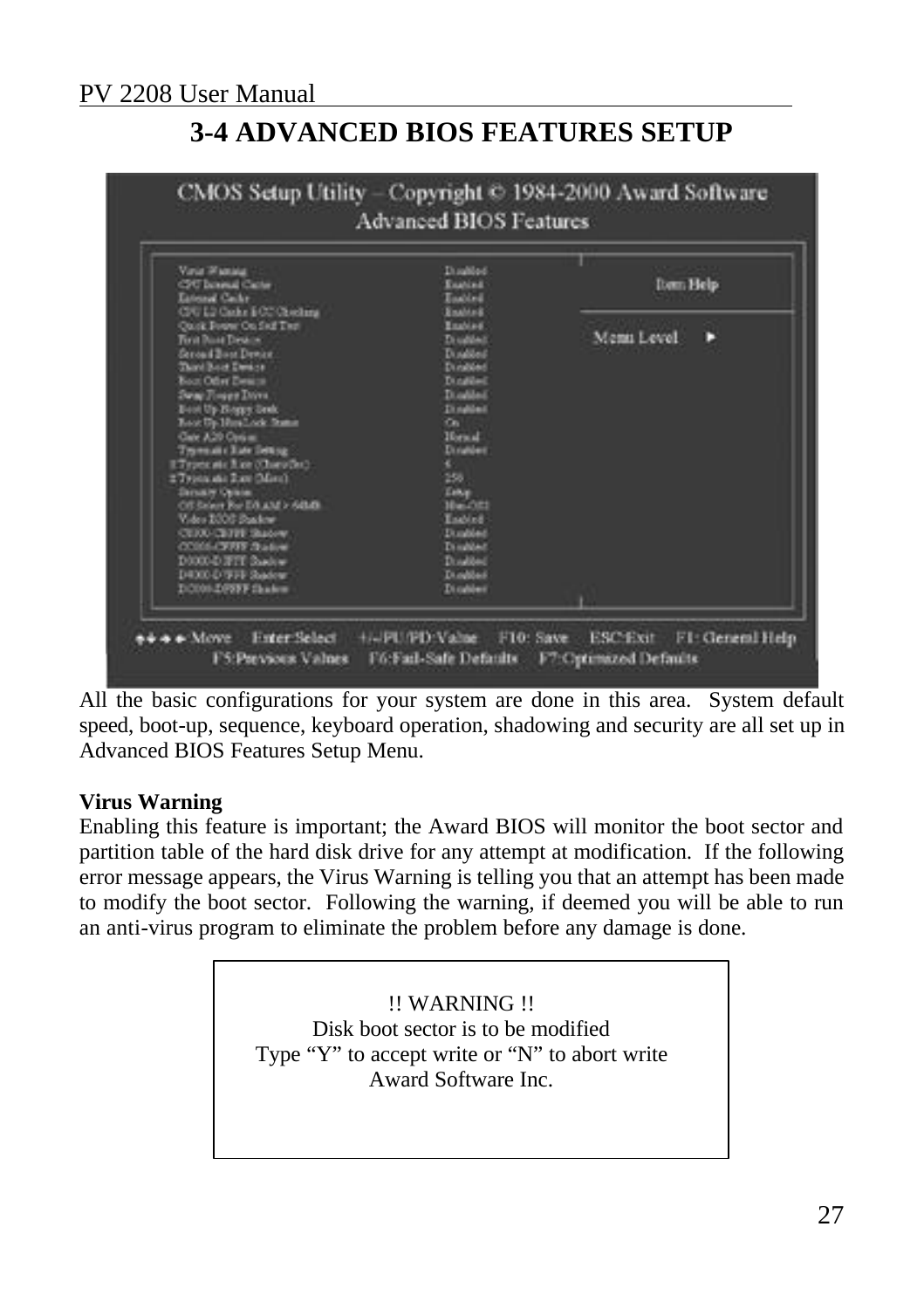| Enabled         | Activates automatically when the system boots up causing a     |
|-----------------|----------------------------------------------------------------|
|                 | warning message to appear when anything attempts to access the |
|                 | boot sector or hard disk partition table.                      |
| <b>Disabled</b> | No warning message will appear when anything attempts to       |
|                 | access the boot sector or hard disk partition table.           |

*NOTE: If you are going to be running some sort of a disk diagnostic program we* recommend that you disable the warning message. The reason for this is that most of *those types of programs need to access the boot sector before running that type of program.*

#### **CPU Internal Cache/External Cache**

The following sub-menus speed up memory access. This is something that depends on CPU/chipset design; the default value is enable.

| Enabled         | <b>Enable Cache</b> |
|-----------------|---------------------|
| <b>Disabled</b> | Disable Cache       |

#### **CPU L2 Cache ECC Checking**

This item allows you to Enable/Disable CPU L2 Cache EC checking the choices are to either enabled, or disabled.

#### **Quick Power On Self-Test**

This sub-menu speeds up POST after you power up the computer, if it is enabled, BIOS will shorten or skip some check during the POST.

| Enabled  | Enable quick POST |
|----------|-------------------|
| Disabled | Normal POST       |

#### **Boot From LAN First**

This sub-menu allows the user to choose to Enable/Disable power up the system through a network by sending a wake-up frame or a signal; the choices are to Enabled/Disabled.

#### **Boot Sequence (First boot; Second boot; Third boot device)**

This sub-menu determines which drive to search first for a disk operating system; the default is floppy, HDD-0, LS120.

#### **Swap Floppy Drive**

This sub-menu allows you to determine whether to enable the swap floppy drive or not, the choice again is; Enabled, Disabled.

#### **Boot Up Floppy Seek**

BIOS will figure out if the floppy disk drive installed is 40 or 80 tracks, it will process this during POST. 80 tracks is for 760K, 1.2M and 1.44M, while 360K is a 40 track.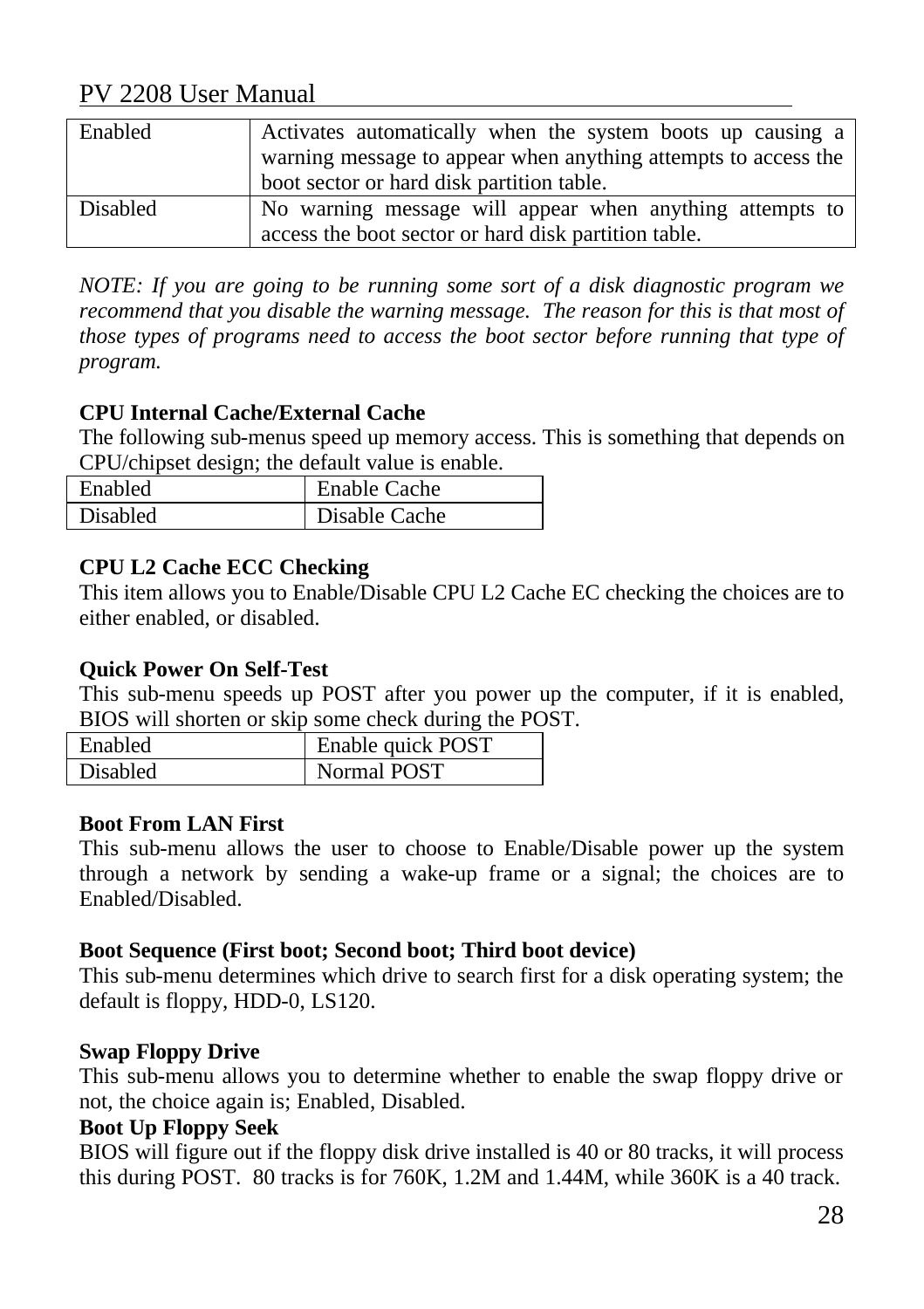| Enabled         | BIOS searches for floppy disk drive to determine if it is 40 or 80<br>tracks. Note that BIOS cannot tell from 720K, 1.2M or 1.44M<br>drives, as they are all 80 tracks. |
|-----------------|-------------------------------------------------------------------------------------------------------------------------------------------------------------------------|
| <b>Disabled</b> | BIOS will not search for the drive type of floppy disk drive by<br>track number. Note that there will not be any warning message if                                     |
|                 | the drive installed is 360K.                                                                                                                                            |

#### **Boot Up NumLock Status**

This will tell you the default state of the numeric keypad, by default the system will boot up with the NumLock on.

| (n) | Keypad is number keys. |
|-----|------------------------|
| 0ff | Keypad is arrow keys.  |

#### **IDE HDD Block Mode**

Most new drivers support block mode, which when Enabled will automatically detect the optimal number of block read/writes per sector the drive can support. It is also referred to as block transfer, multiple commands or multiple sector read/write. The choices are Enabled or Disabled.

#### **Gate A20 Option**

This will allow you to select how the GateA20 is handled; it is a device, which is used to address memory above 1 Mbytes. It was first handled via a pin on the keyboard, now it is more common and faster for the system chipset to handle the support Gate A<sub>20</sub>

| Normal | keyboard |
|--------|----------|
| Fast   | chipset  |

#### **Memory Parity/ECC Check**

This item allows you to Enable/Disable Memory Parity/ECC check.

#### **Typematic Rate Setting**

Determines whether or not typematic rate is to be used or not. When disabled, continually holding down a key on your keyboard will tell the BIOS that the key is down. Opposed when enabled it will tell the BIOS the key is down, then it will inform the BIOS the key is being repeatedly being pushed down.

| <b>Enabled</b> | Enabled typematic rate  |  |  |
|----------------|-------------------------|--|--|
| Disabled       | Disabled typematic rate |  |  |

#### **Typematic Rate (Chars/Sec.)**

This will help to select the rate at which keys are accelerated, when typematic rate is enabled only.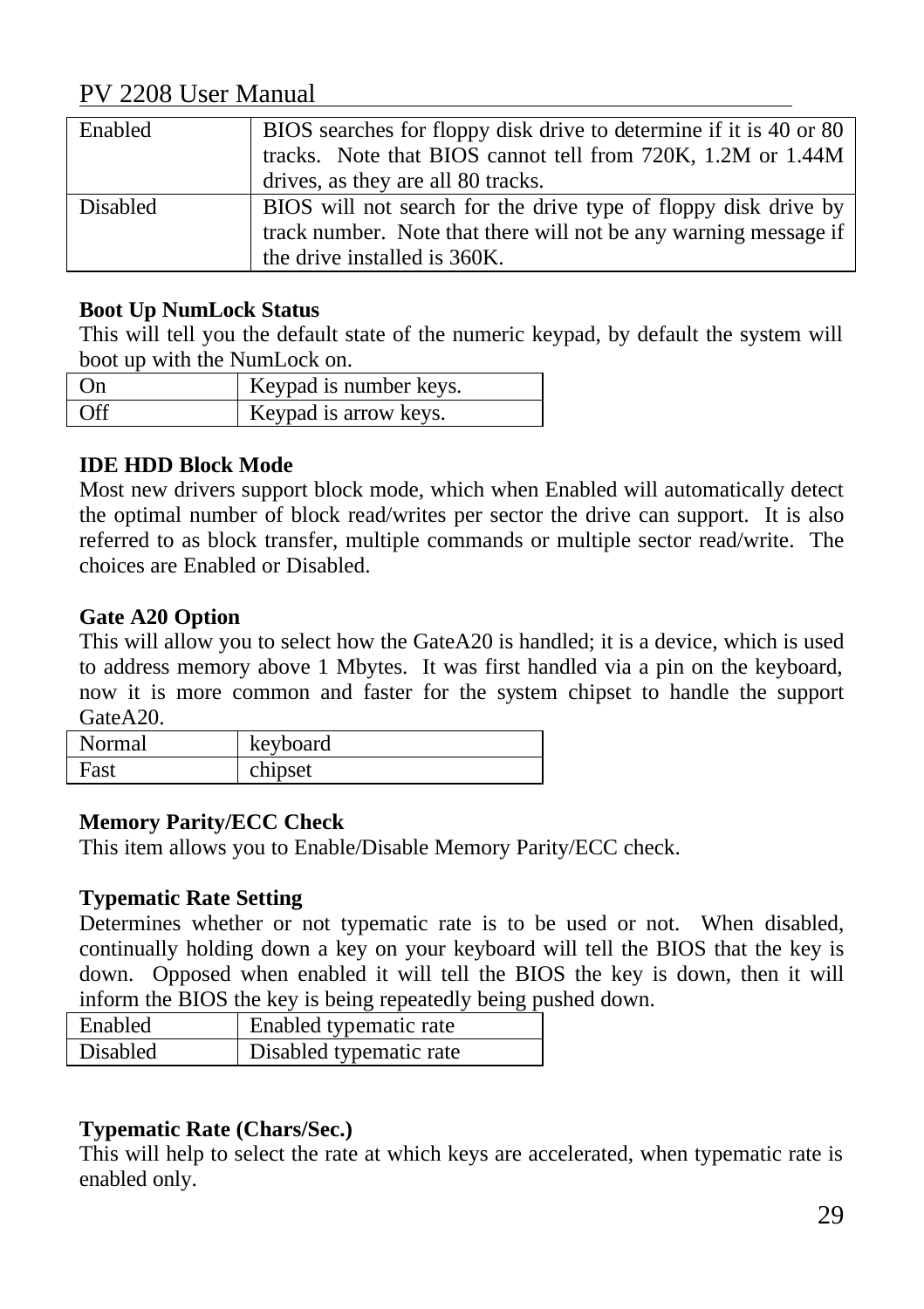|    | 6 characters per second  |
|----|--------------------------|
| 8  | 8 characters per second  |
| 10 | 10 characters per second |
| 12 | 12 characters per second |
| 15 | 15 characters per second |
| 20 | 20 characters per second |
| 24 | 24 characters per second |
| 30 | 30 characters per second |

#### **Typematic Delay (Msec)**

When enabled, the typematic rate will allow you to select the delay between when the key was first depressed and when to acceleration should begin.

| 250    | $250$ msec  |
|--------|-------------|
| 500    | 500 msec    |
| $750-$ | 750 msec    |
| nog    | $1000$ msec |

#### **Security Option**

This category allows you to limit access to the system and Setup, or just to Setup.

| System | The system will not boot and access to Setup will be denied if the      |
|--------|-------------------------------------------------------------------------|
|        | correct password is not entered at the prompt                           |
| Setup  | The system will boot, but access to Setup will be denied if the correct |
|        | password is not entered at the prompt.                                  |

*Note: To disable the security, select PASSWORD SETTING at Main Menu and then you will be asked to enter password. Don not type anything and just press <Enter>, it will disable security. Once the security is disabled, the system will boot and you can enter Setup freely.*

#### **OS Select for DRAM>64MB**

This sub-menu will allow you to access the memory over 64MB in OS/2; the choices will be either, Non-OS/2, or OS2.

#### **Video BIOS Shadow**

Will figure out whether video BIOS will be copied to RAM, it is optional depending upon the chipset design. Video Shadow will increase the video speed.

| <b>Enabled</b> | Video shadow is enabled.  |
|----------------|---------------------------|
| Disabled       | Video shadow is disabled. |
|                |                           |

#### **C8000-CBFFF Shadow/DC000-DFFFF Shadow**

This category will determine whether option ROM's will be copied.

| <b>Enabled</b>  | Optional shadow is enabled.  |
|-----------------|------------------------------|
| <b>Disabled</b> | Optional shadow is disabled. |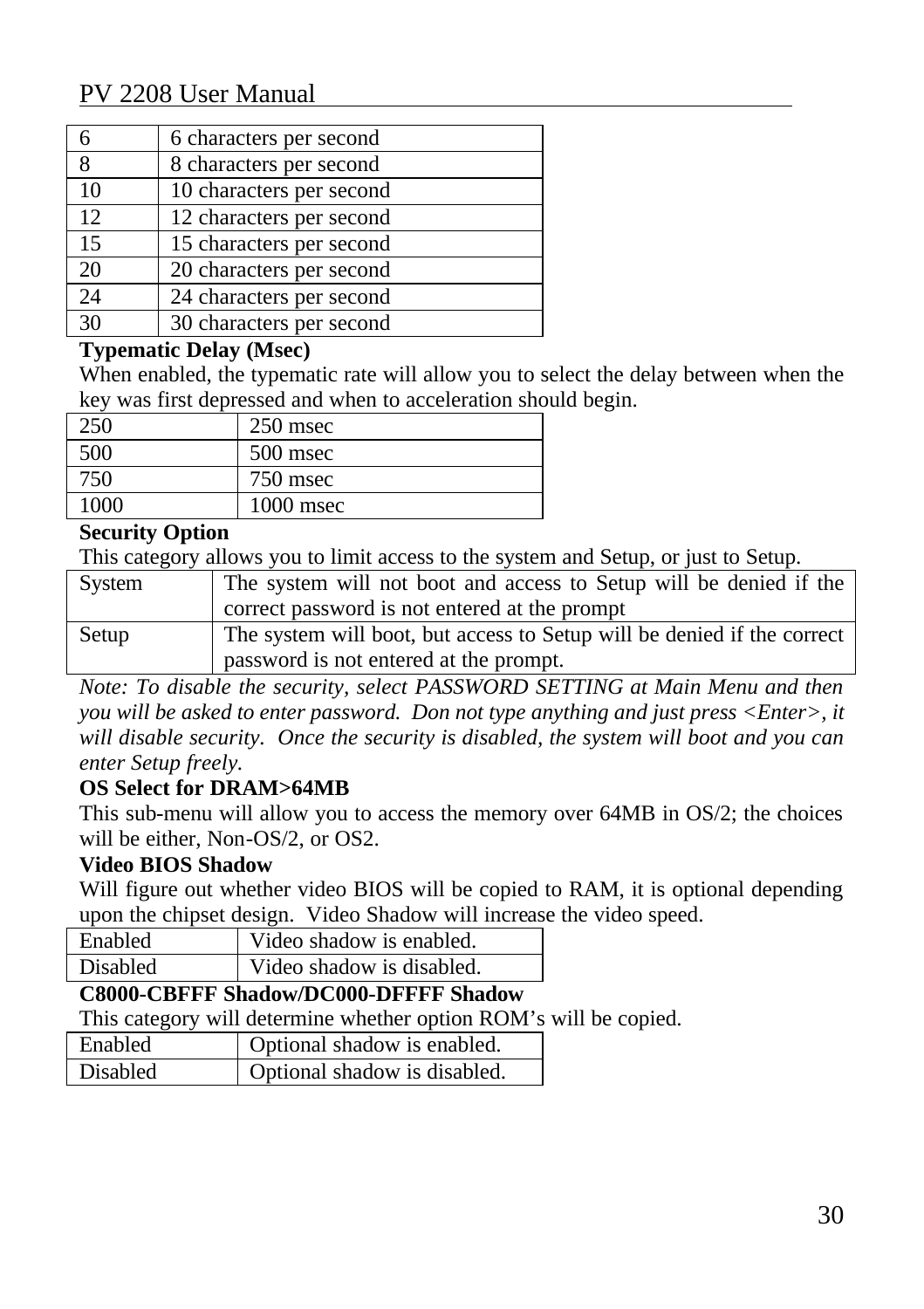### **3-5 CHIPSET FEATURES SETUP**



We recommend that only system designers, service personnel, and technically component users make changes to this screen. Resetting, or changing any on the values make cause unforeseen changes to the system.

*NOTE: Due to the variety of different system board designers all the fields described in this section may not be included in your BIOS software.*

#### **Bank 0/1, 2/3, 4/5 DRAM Timing**

The DRAM timing of Bank 0/1, 2/3, 4/5, 6/7 in this field is set by the system board manufacturer, depending on whether the board has fast paged DRAMs or EDO (extended data output) DRAMs. The Choice: SDRAM 10ns,SDRAM 8ns,Normal, Medium, Fast, Turbo.

#### **SDRAM Cycle Length**

This category will allow you to set the SDRAM system length; your choices are 2, or 3.

#### **DRAM Clock**

This category allows you to set the DRAM clock using, Host CLK, or HCLK+33M.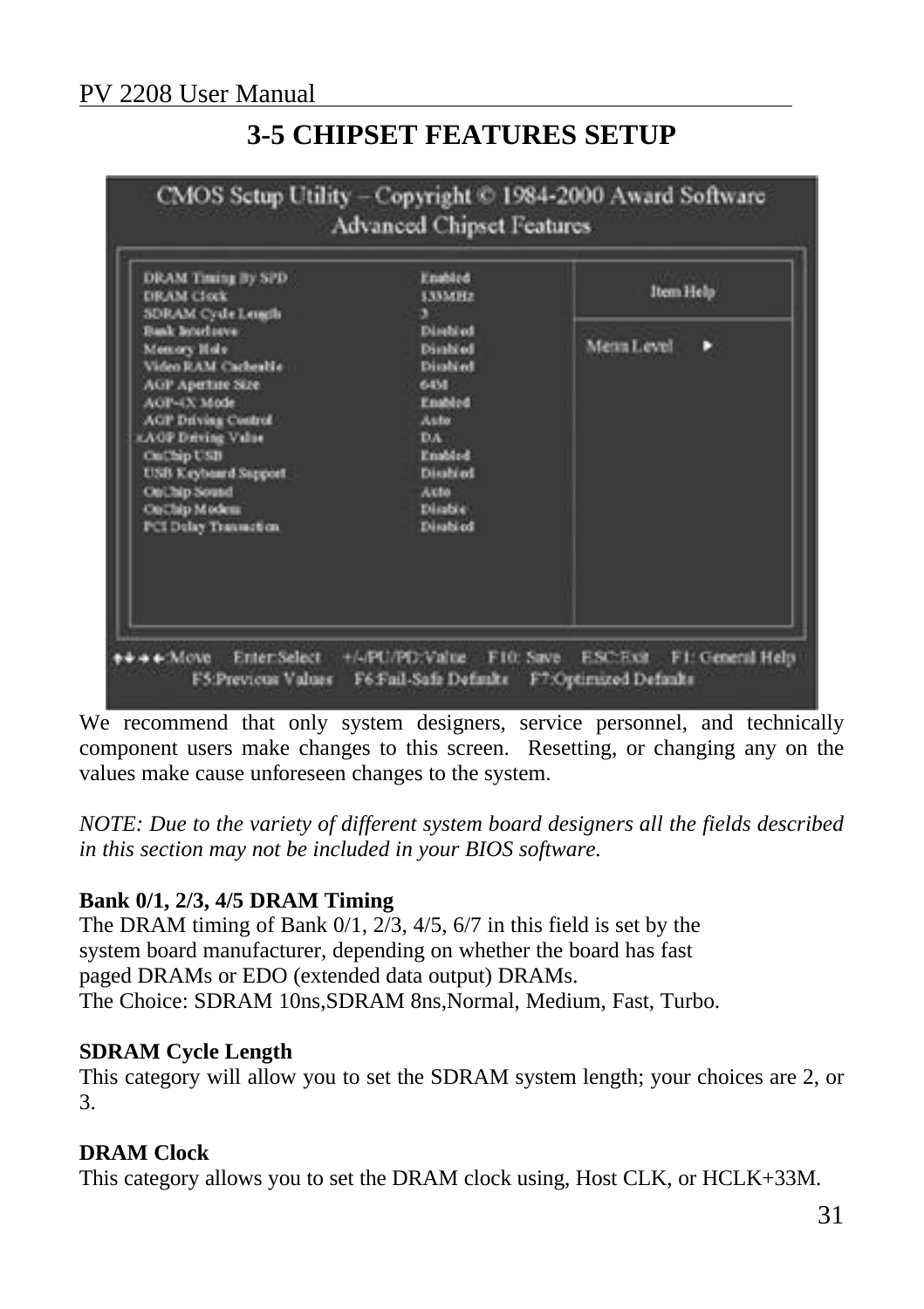#### **Memory Hole**

For you to improve performance, certain space in memory can be reserved for ISA cards. This memory must be mapped into the memory space below 16 MB.

| 15M-16M  | Memory hole supported.     |
|----------|----------------------------|
| Disabled | Memory hole not supported. |

#### **AGP Aperture Size (MB)**

Determines the size of the AGP (Accelerated Graphics Port) aperture. The aperture is a portion of the PCI memory address range dedicated for graphics memory address space. Host cycles that hit the aperture range are forwarded to the AGP without any translation. see www.agpforum.org for AGP information, your aperture choices are 4, 8, 16, 32, 64, 128.

#### **AGP-4X Mode**

This item allows you select AGP speed with your choices being either: Enabled, Disabled.

#### **AGP Driving Control**

This category allows you to adjust the AGP driving force. Choose Manual to key in an AGP Driving Value in the next selection. The default setting is auto, which is recommended, setting auto help avoiding any error in your system.

#### **AGP Driving Control**

This category allows you to adjust the AGP driving force.

#### **OnChip USB**

This selection should be enabled if your system has USB installed on the system board, and you wish to use it. Even when so equipped, if you add a higher performance controller, you will need to disable this feature. So you have two choices; enabled and disabled.

#### **USB Keyboard Support**

Should be enabled from boot, if you have a USB (Universal Serial Bus) controller and a USB keyboard. So you have two choices; enabled and disabled. The disabled setting is for if you do not have a USB keyboard, or a USB controller.

#### **OnChip Sound**

This section allows you to Enable/Disable the onchip AC97 sound. You can either choose to enable or disable the onchip sound, by simply selecting the appropriate option.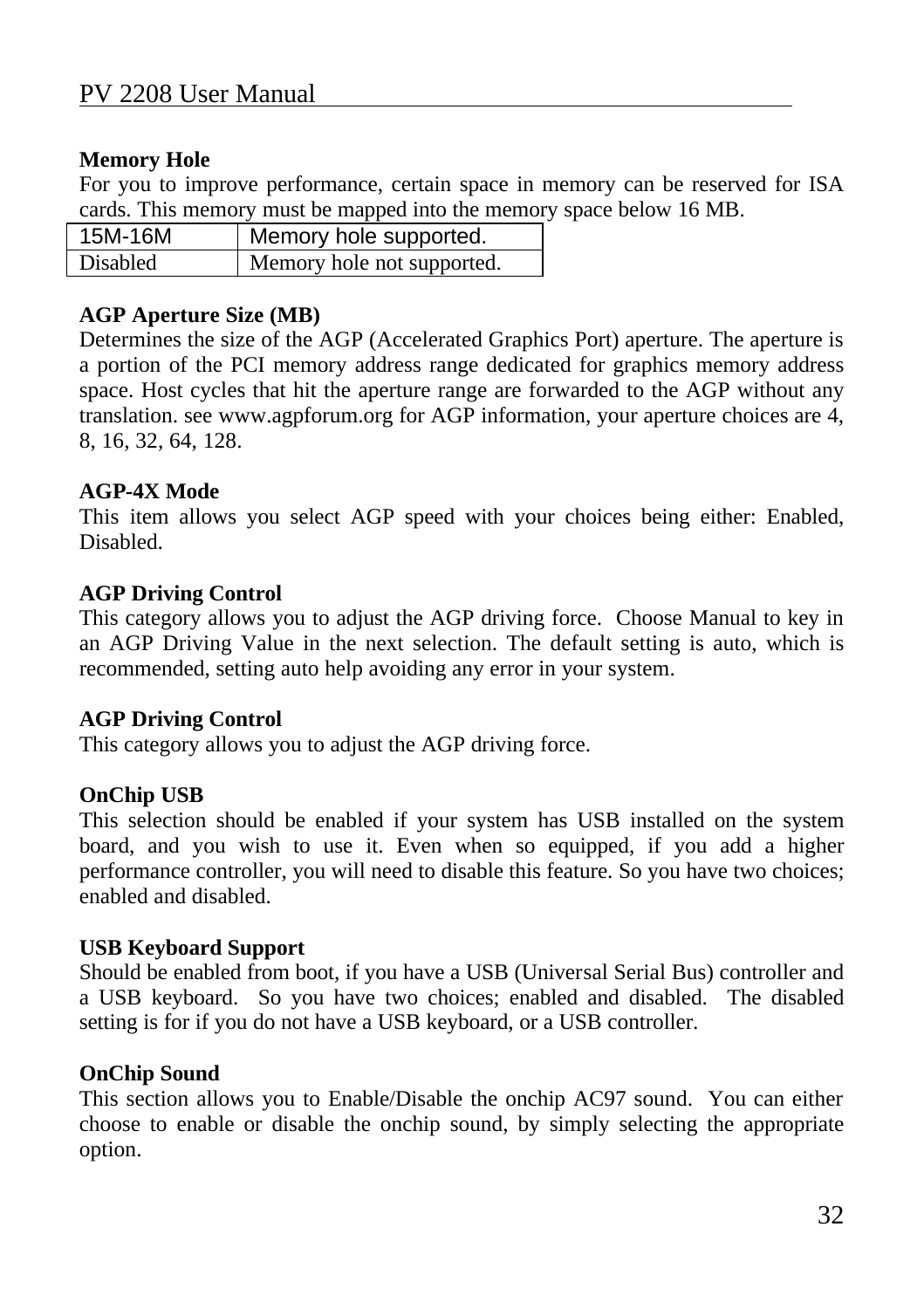#### **OnChip Modem**

This section allows you to Enable/Disable the onchip modem. You can either enable or disable the onchip modem, by selecting the appropriate option.

#### **CPU to PCI Write Buffer**

When this field is selected, it writes from the CPU to the PCI bus is buffered, to compensate for the differences between the CPU and the PCI bus. When disable, the writes are not buffered and the CPU must wait until the write is complete before starting another cycle. The default setting is Enable.

#### **PCI Delay Transaction**

The chipset has an embedded 32-bit posted write buffer to support delay transactions cycles. Select enable to support compliance with PCI specification version 2.1; you may either enable or disable these settings.

#### **Memory Parity/ECC Check**

This item when enabled detects the memory parity and ECC (Error Checking and Correction); your available settings are enabled or disabled.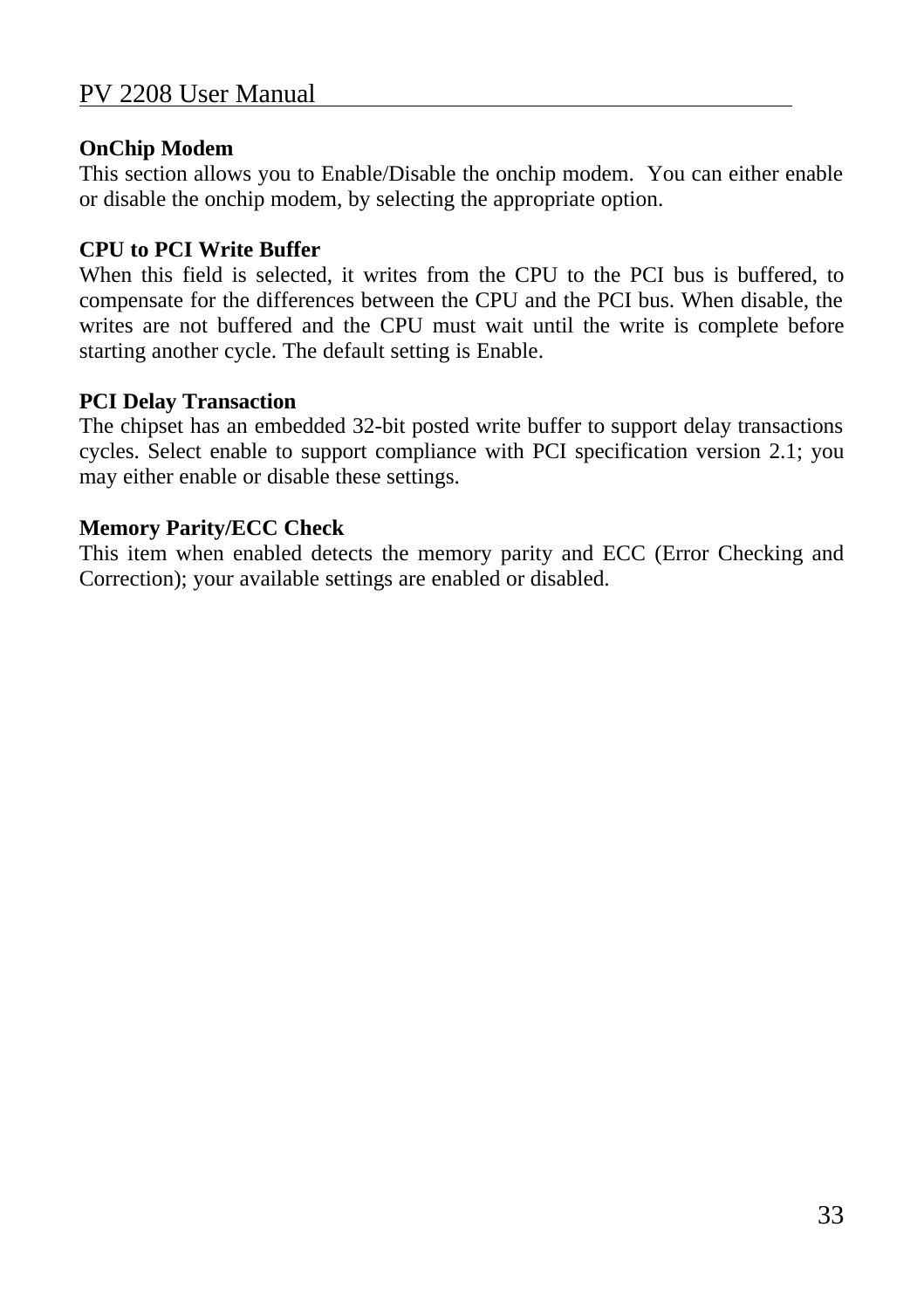### **3-6 POWER MANAGEMENT SETUP**

The Power Management Setup allows the user to manually configure your system to achieve the highest level of energy saving desired.



#### **ACPI FUNCTION**

This option allows the user to enable or disable the Advanced Configuration and Power Management (ACPI)

#### **POWER MANAGEMENT**

This option allows the user to select the desired level of power saving. The Power Management menu will offer the user three choices directly related to the following modes: Doze Mode HDD Power Down Mode

Suspend Mode

There are three levels of Power Saving: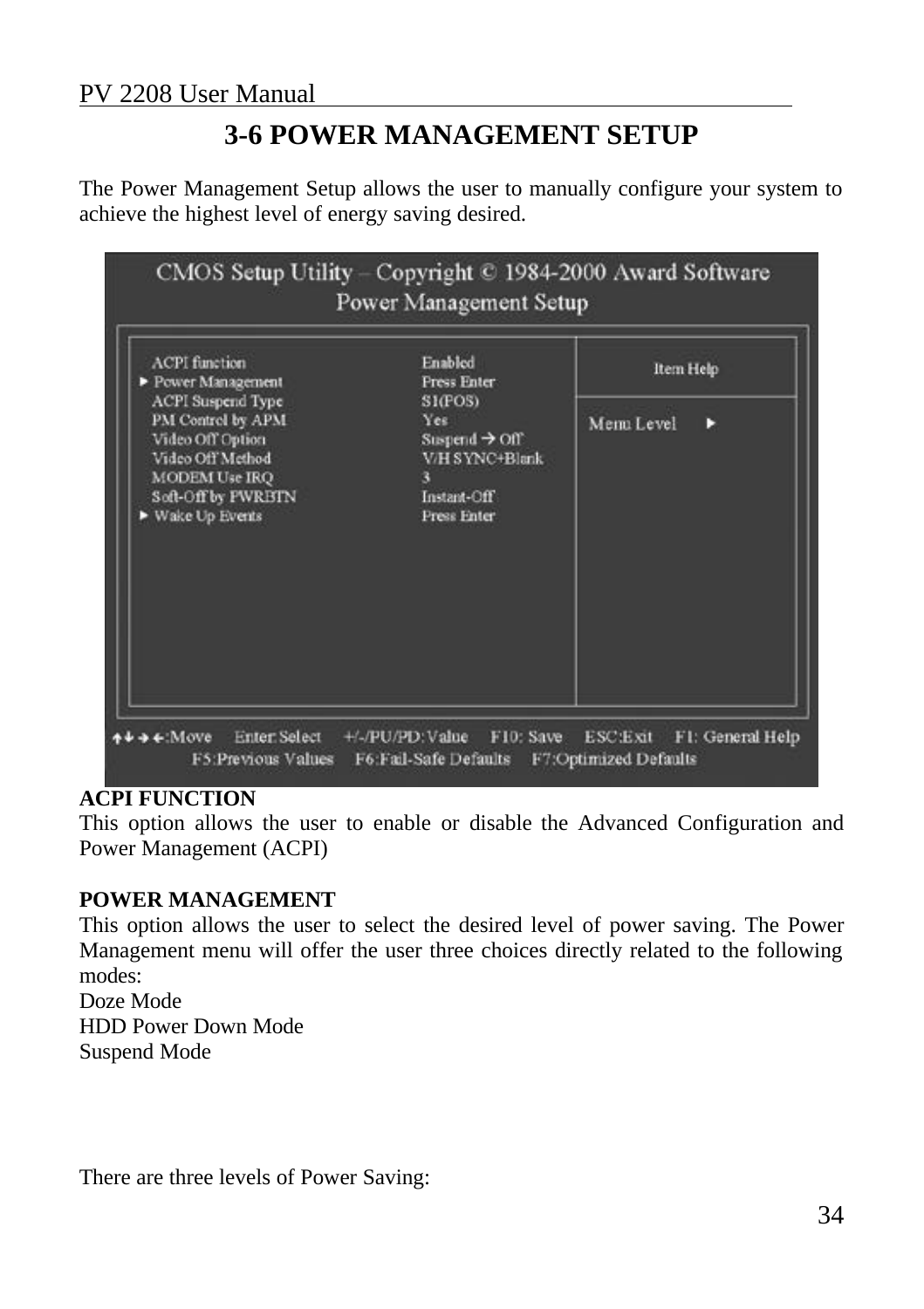| <b>Min. Power Saving</b>             | Lowest level of active power saving<br>Suspend mode $=$ 1hr<br>Standby mode $=$ 1hr<br>Doze mode $=$ 1hr<br>$HDD Power Down = 15min$       |
|--------------------------------------|--------------------------------------------------------------------------------------------------------------------------------------------|
| <b>Max. Power Saving</b>             | Highest level of active power saving<br>Suspend mode $= 1$ min<br>Standby mode $= 1$ min<br>Doze mode $= 1$ min<br>$HDD Power Down = 1min$ |
| <b>User Defined</b><br>$\sim$ $\sim$ | Allows user to manually select desired level of Power                                                                                      |

Saving The user will also have the option to disable (default) the Power Management option.

#### **ACPI Suspend Type**

This option allows the user to select the type of ACPI suspend used.

#### **S3(STR) Suspend to Ram**

The S3 state causes all system context including CPU, chipset and cache to be lost. Only the hardware memory and some CPU and L2 configuration will be retained.

#### **PM Controlled by APM**

When enabled, an Advanced Power Management device will enhance the Max. Power Saving mode and stop the internal CPU clock.

#### **Video Off Option**

This option allows the user to select the Power Saving mode, which shuts down the monitor during periods of extended inactivity.

**NA** Monitor will remain on during Power Saving activity **Suspend** Monitor will be blanked when system enters the suspend mode **Doze** Monitor will be blanked when system enters any Power Saving mode

#### **Video Off Method**

This option determines in what way the monitor will be shut down

**V/H SYNC + Blank** This option will cause the system to turn off the vertical and horizontal synchronization ports and write blanks to the video buffer. **Blank Screen** This option will only write blanks to the video buffer **DPMS Support** Initial display power management signaling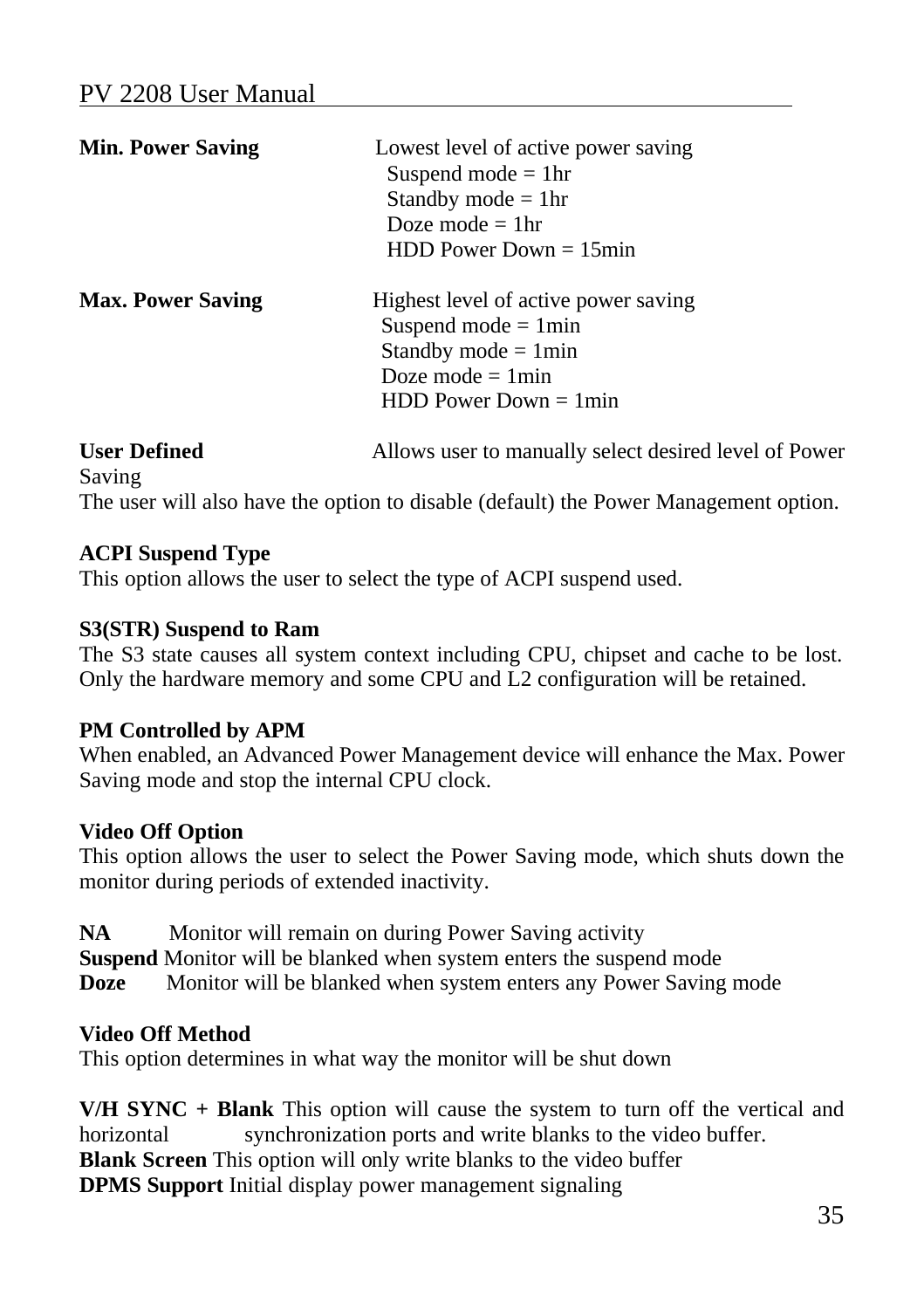#### **Mode Use IRQ**

This option determines the IRQ, which the modem will use.

#### **Soft-Off by PWRBTN**

When enabled, this option allows the user to place the system in a very-low power usage state simply by using the ON/OFF power button. By pressing the OFF button the system will receive only enough power to detect power button activity as well as Resume by Ring activity. The Soft-Off by PWRBTN allows you to select two options **Instant Off** and **Delay 4 Sec**.

#### **HDD Power Down**

When selected, this option will power down the Hard Drive after a given time. The user may choose 1-15 minute time frames.

#### **Doze Mode**

After a set time of system inactivity this option when selected, will slow down the CPU clock while all other devices operate at full speed. The user may select **Disable**, **10sec-1hour**

#### **Suspend Mode**

When selected this option will shut down all devices except the CPU. The user has the option to Disable this function or to manually set the time after which the devices will be shut down. The user may select **Disable**, **10sec-1hour**

#### **VGA**

When set to ON (default), any event occurring at a VGA port will awaken a system, which has been powered down.

The Choice: ON, OFF

#### **LPT & COM**

When set to LPT/COM (default), any event occurring at a hard or floppy drive port will awaken a system, which has been powered down. The Choice: LPT/COM, NONE, LPT, COM

#### **HDD & FDD**

When set to ON (default), any event occurring at a hard or floppy drive port will awaken a system, which has been powered down.

The Choice: ON, OFF

#### **PCI Master**

When set to On (default, any event occurring at a hard or floppy drive port will awaken a system, which has been powered down.

The Choice: ON, OFF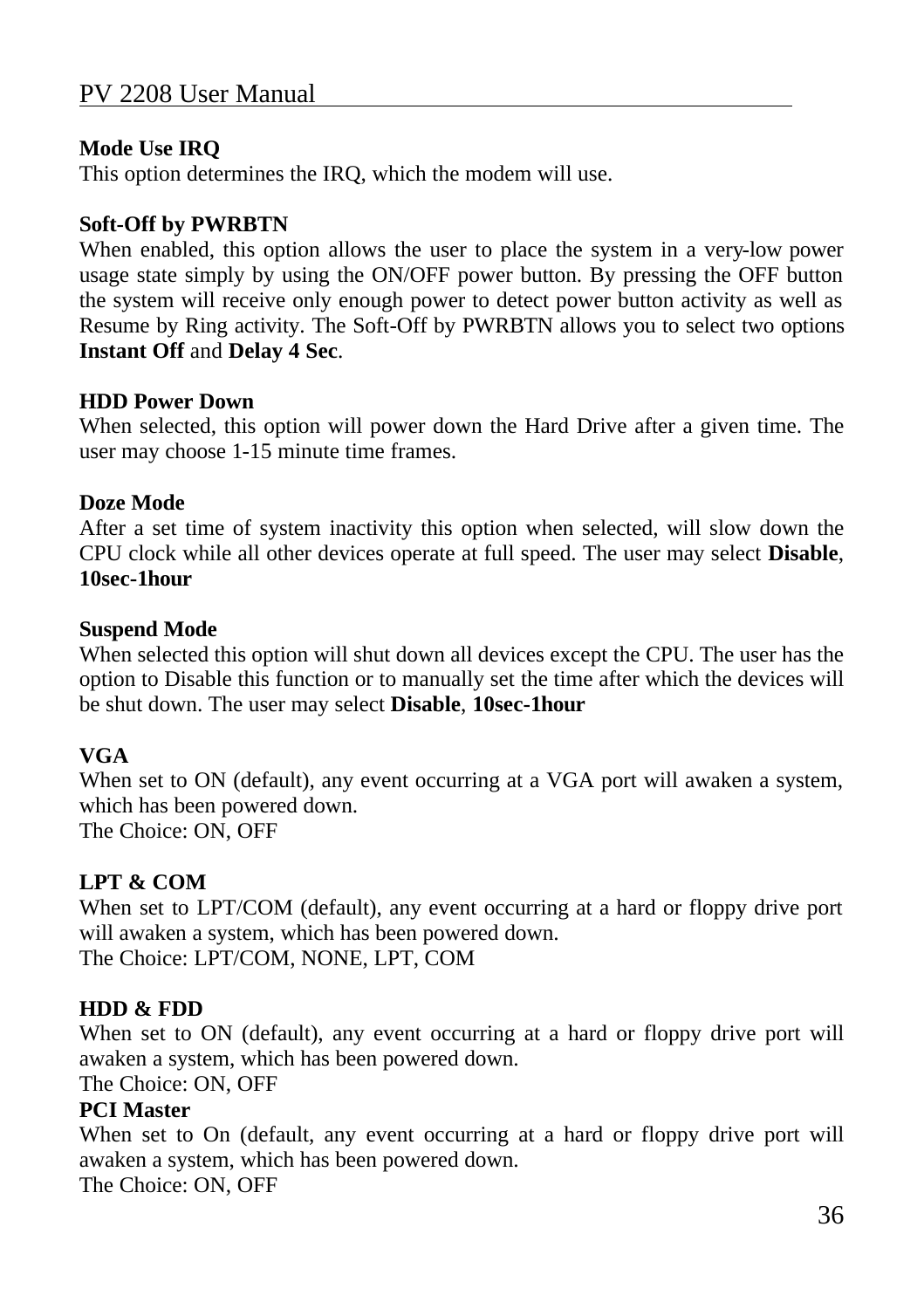#### **Wake Up on LAN/Ring**

When set to Enabled, any event occurring to the Modem Ring will awaken a system, which has been powered down.

The Choice: Enabled, Disabled

#### **RTC Alarm**

When Enabled, you can set the date and time at which the RTC (real time clock) will awaken the system from Suspend Mode.

The Choice: Enabled, Disabled

#### **Primary NTR**

When set to On (default) any event occurring at will awaken a system, which has been powered down.

The Choice: ON, OFF

#### **Active Monitoring**

This is a list of IRQ's (Interrupt Requests) that can be exempted much as the COM ports and LPT ports above can. When an I/O device wants to gain the attention of the operating system, it signals the operating system by causing an IRQ to occur. When the operating system is ready to respond to the request, it interrupts itself and performs the task.

As shown above, the choices are Enabled or Disabled. Disabled is the default.

When set to Enabled, activity will neither prevent the system from going into a power management mode nor awaken it.

| IRQ 3            | (COM 2)       |
|------------------|---------------|
| IRQ 4            | (COM 1)       |
| IRQ 5            | (LPT 2)       |
| IRQ 6            | (Floppy Disk) |
| IRQ <sub>7</sub> | (LPT 1)       |
| IRQ 8            | (RTC Alarm)   |
| IRQ 9            | (IRQ2 Redir)  |
| <b>IRQ 10</b>    | (Reserved)    |
| <b>IRQ 11</b>    | (Reserved)    |
| IRQ 12           | (PS/2 Mouse)  |
| IRQ 13           | (Coprocessor) |
| IRQ 14           | (Reserved)    |
|                  |               |

IRQ 15 (Reserved)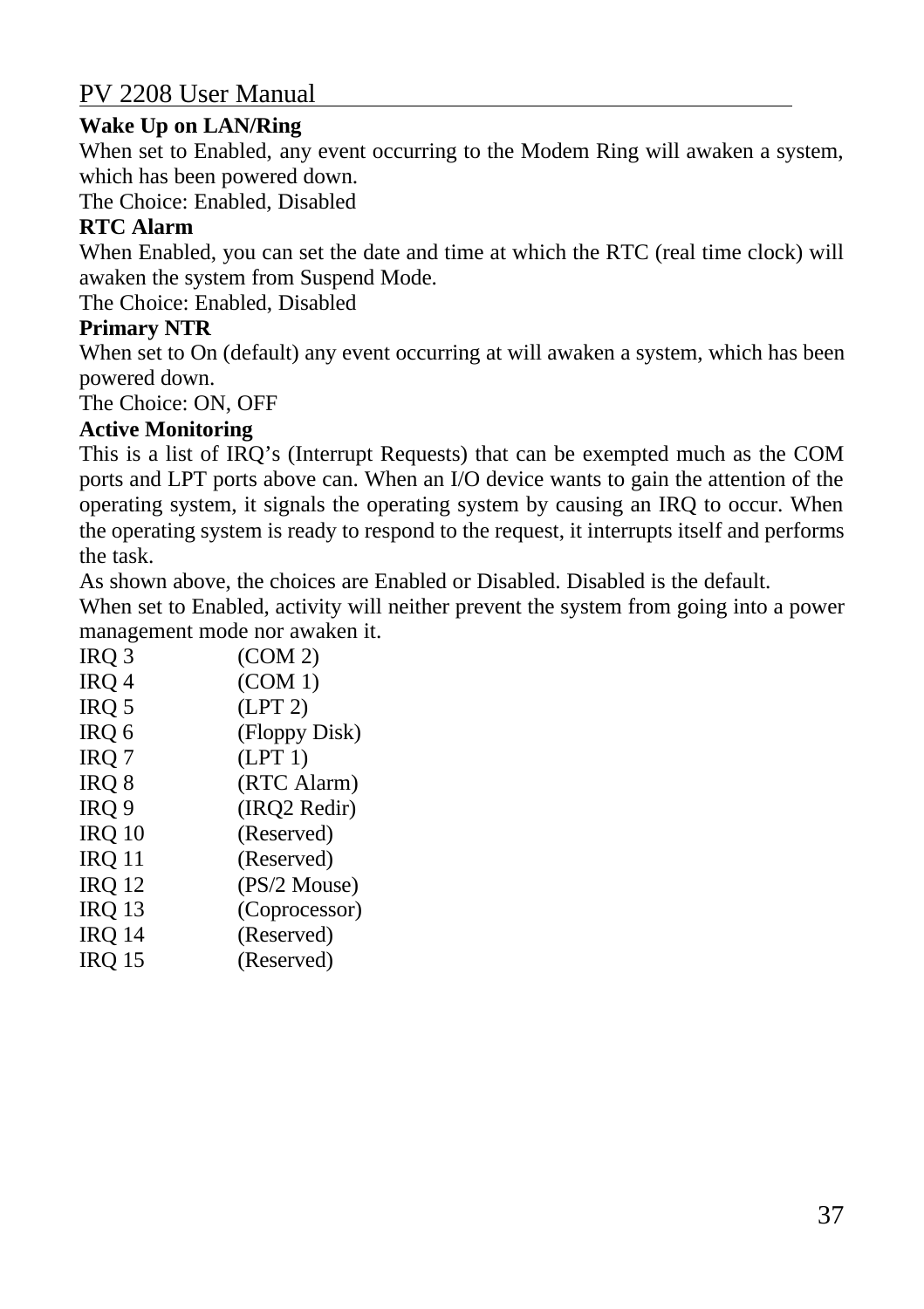### **3-7 PNP/PCI Configurations**



This section outlines the procedures for configuring the PCI (Personal Computer Interconnect) bus system. The PCI bus system allows I/O devices to operate at speeds nearing the speed the CPU itself uses when communicating with its own special components. It is recommended that only experienced users make any changes to the default settings, as the items covered in this section are very technical.

#### **PNP OS Installed**

Select Yes if the system operating environment is Plug-and Play aware.

The Choice: Yes, No.

#### **Resource Controlled by**

The Award Plug and Play BIOS can automatically configure the entire boot and Plus and Play - compatible devices. If you select Auto, all the interrupt requests (IRQ) and DMA assignment fields disappear, as the BIOS automatically assigns them.

#### The Choice: Auto, Manual

#### **Reset Configuration Data**

Normally, you lave this field Disabled. Select Enabled to reset Extended System Configuration Data (ESCD) when you exit Setup if you have installed a new add-on and the system configuration has caused such as serious conflict that the operating system cannot boot.

The Choice: Enabled, Disabled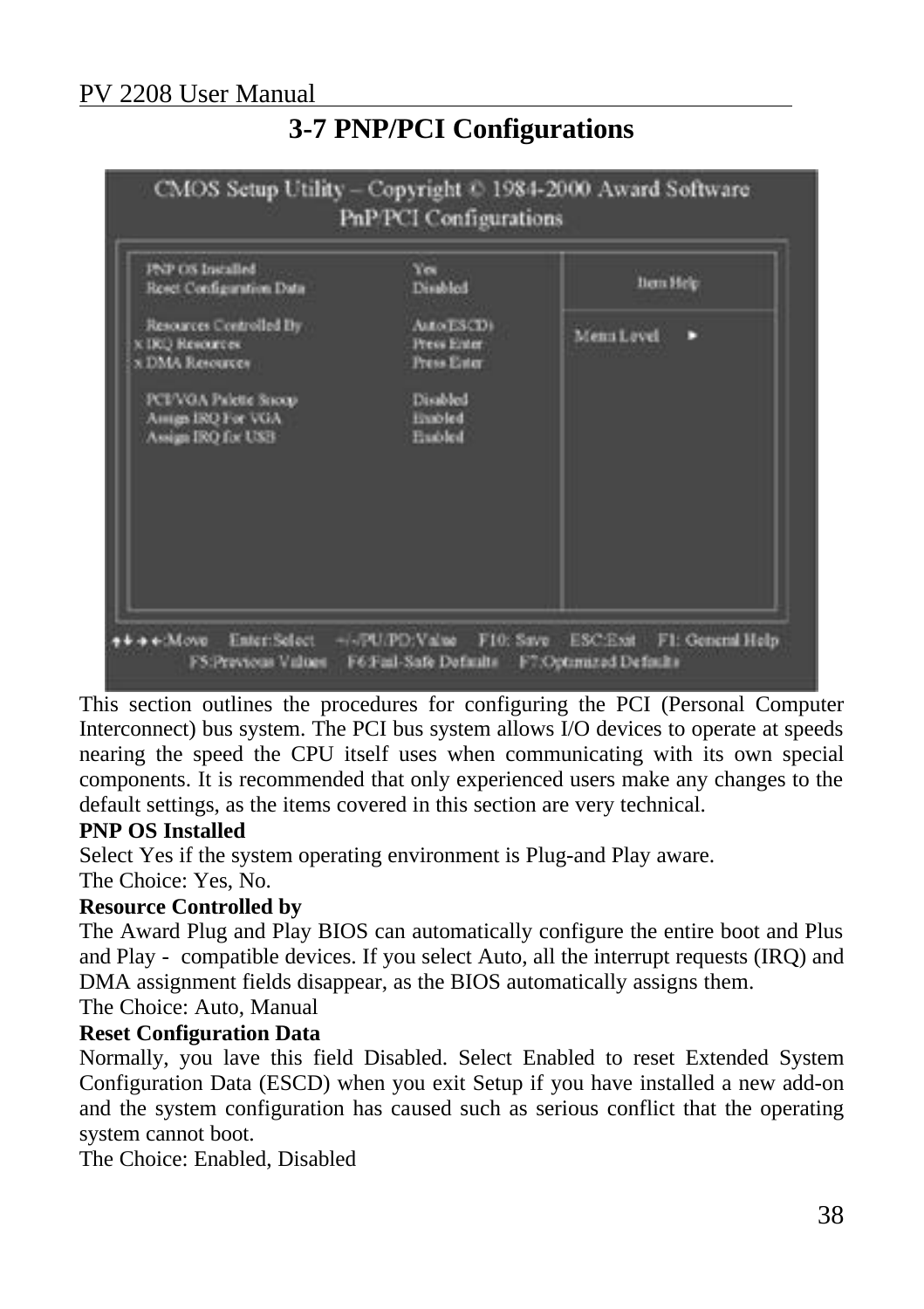#### **IRQ n Assigned to**

When resources are controlled manually, assign each system interrupt as one of the following types, depending on the type of device using the interrupt:

Legacy ISA Devices compliant with the original PC AT bus specification, requiring a specific interrupt (such as IRQ4 for serial port 1).

The Choice: Enabled, Disabled

#### **DMA n Assigned to**

When resources are controlled manually, assign each system DMA channel as one of the following types, depending on the type of device using the interrupt:

Legacy ISA Devices compliant with the original PC AT bus specification, requiring a specific DMA channel PCI/ISA PnP Devices compliant with the Plug and Play standard, whether designed for PCI or ISA bus architecture.

#### **PCI Delay Transaction**

The chipset has an embedded 32-bit posted write buffer to support delay transaction cycles. Select Enabled to support compliance with PCI specification version 2.1. The Choice: Enabled, Disabled

#### **Assign IRQ For USB/VGA/ACPI**

Name the IRQ line assigned to the USB/VGA/ACPI (if any) on your system. Activity of the selected IRQ always awakens the system. The Choice: Enabled, Disabled

### **3-8 Defaults Menu**

After selecting "Defaults" from the main menu, there will be two options.

#### **LOAD FAIL-SAFE DEFAULTS**

This will load the most stable default bios settings. These settings will give you minimal system performance. This setting is mainly used for troubleshooting errors.

#### **LOAD OPTIMIZED DEFAULTS**

This will load the optimal factory default settings.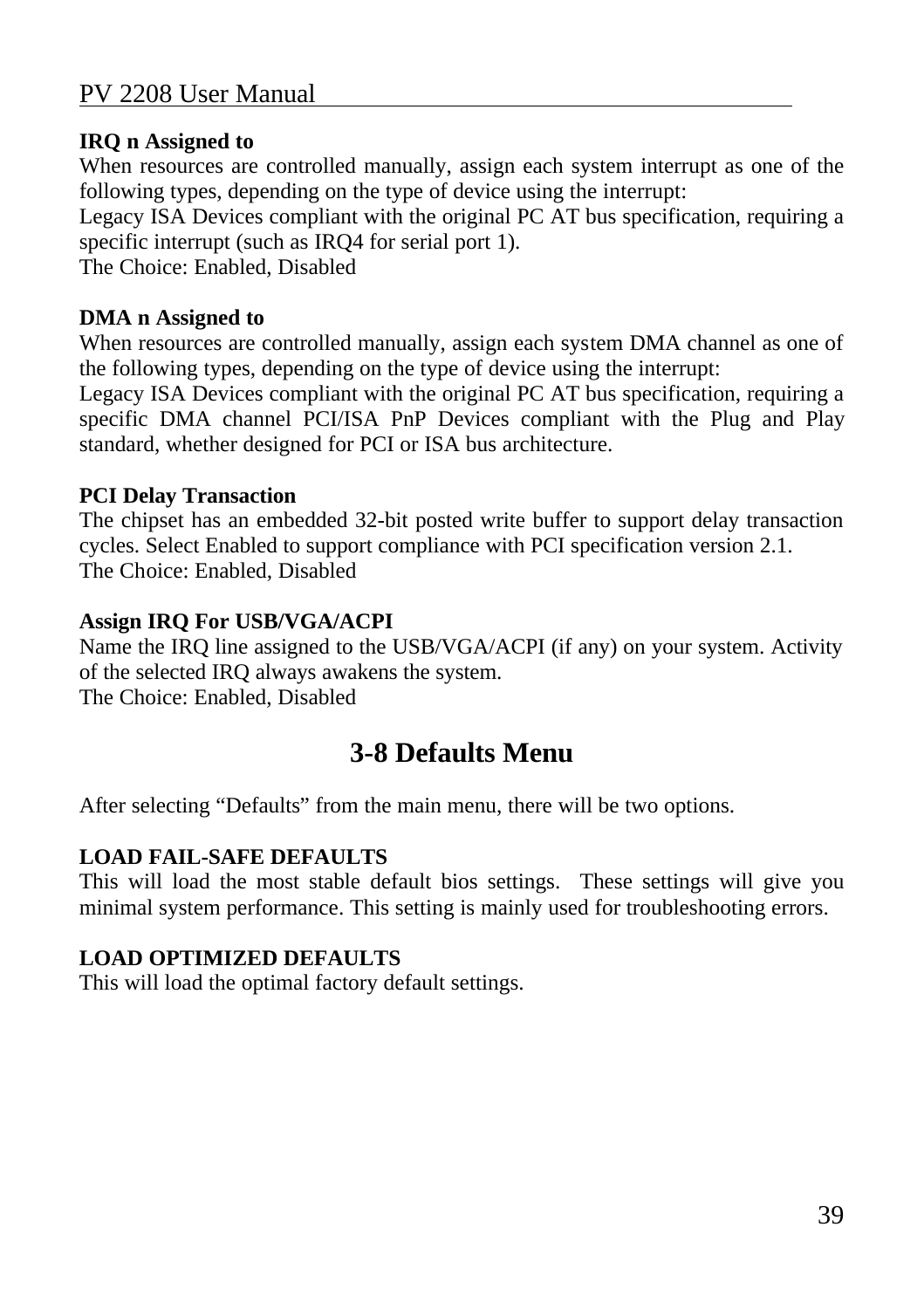### **3-9 CPU Speed Setting**



#### **Auto Detect DIMM/PCI Clock**

Used to Enable/Disable the system auto detect DIMM/PCI clock.

#### **Spread Spectrum**

Used to Enable/Disable the Clock Spread Spectrum.

#### **CPU Host Clock**

Here you have the option to change the CPU and PCI frequencies. It will allow you to control fan rotations, voltages, and temperatures.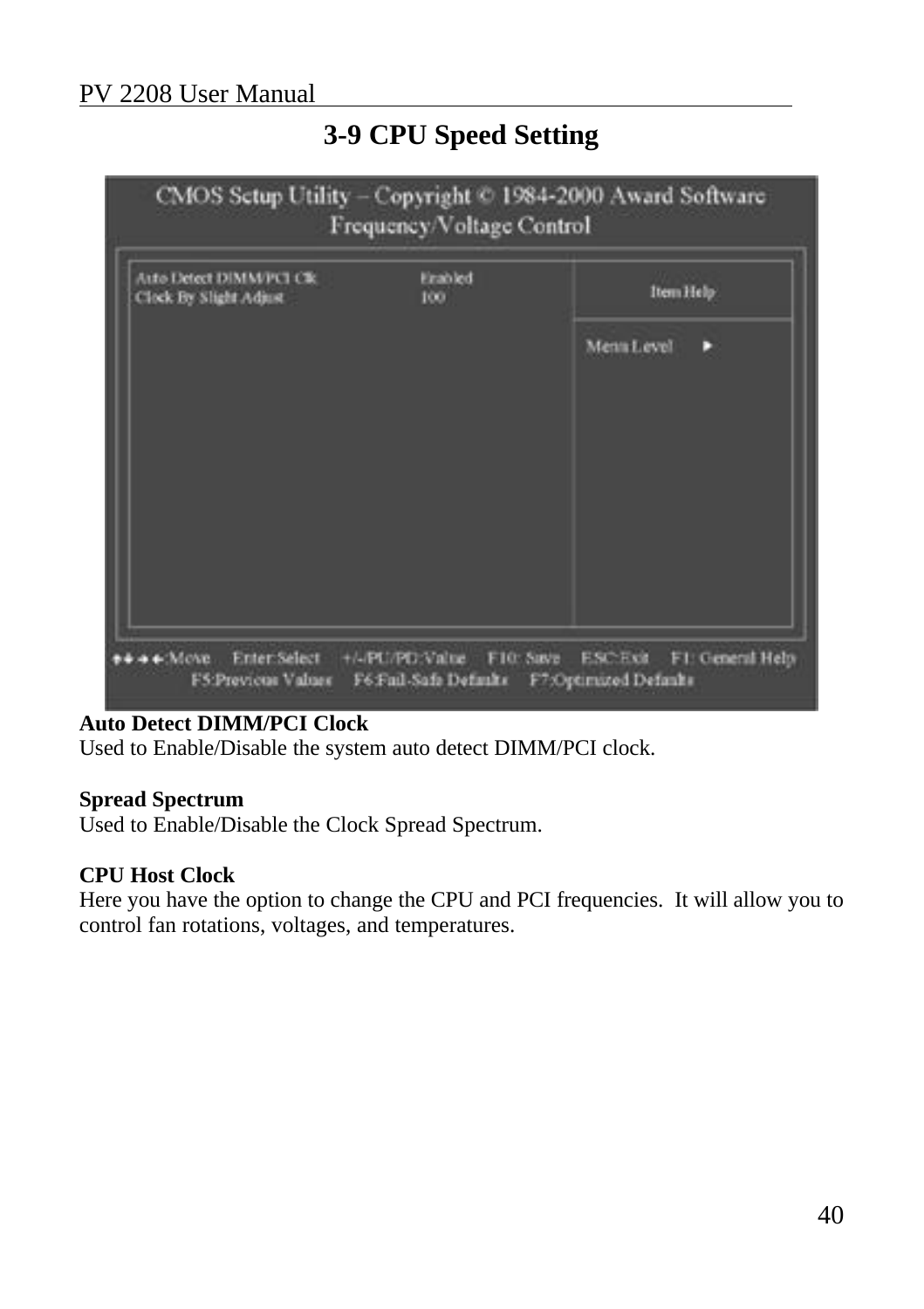### **3-10 Integrated Peripherals**



#### **OnChip IDE Channel0/Channel 1**

This gives you the option to Enable/Disable either the primary or secondary IDE port.

Channel  $0 = Primary$  Channel  $1 = Secondary$ 

#### **IDE Prefetch Mode**

IDE prefetching is used to access the IDE hard drive faster. You will need to disable this mode if there is an add-in IDE card that does not support prefetching.

#### **IDE Primary/Secondary Master/Slave PIO**

PIO (Input/Output) is the mode for which your hard drive supports. Newer IDE devices are usually Mode 3 or 4. When set to AUTO, the system will determine the most efficient mode.

#### **IDE Primary/Secondary Master/Slave UDMA**

This option may be enabled only if your IDE device supports DMA 33 and you are running Windows 95 OSR2 or higher or a third-party IDE bus master driver.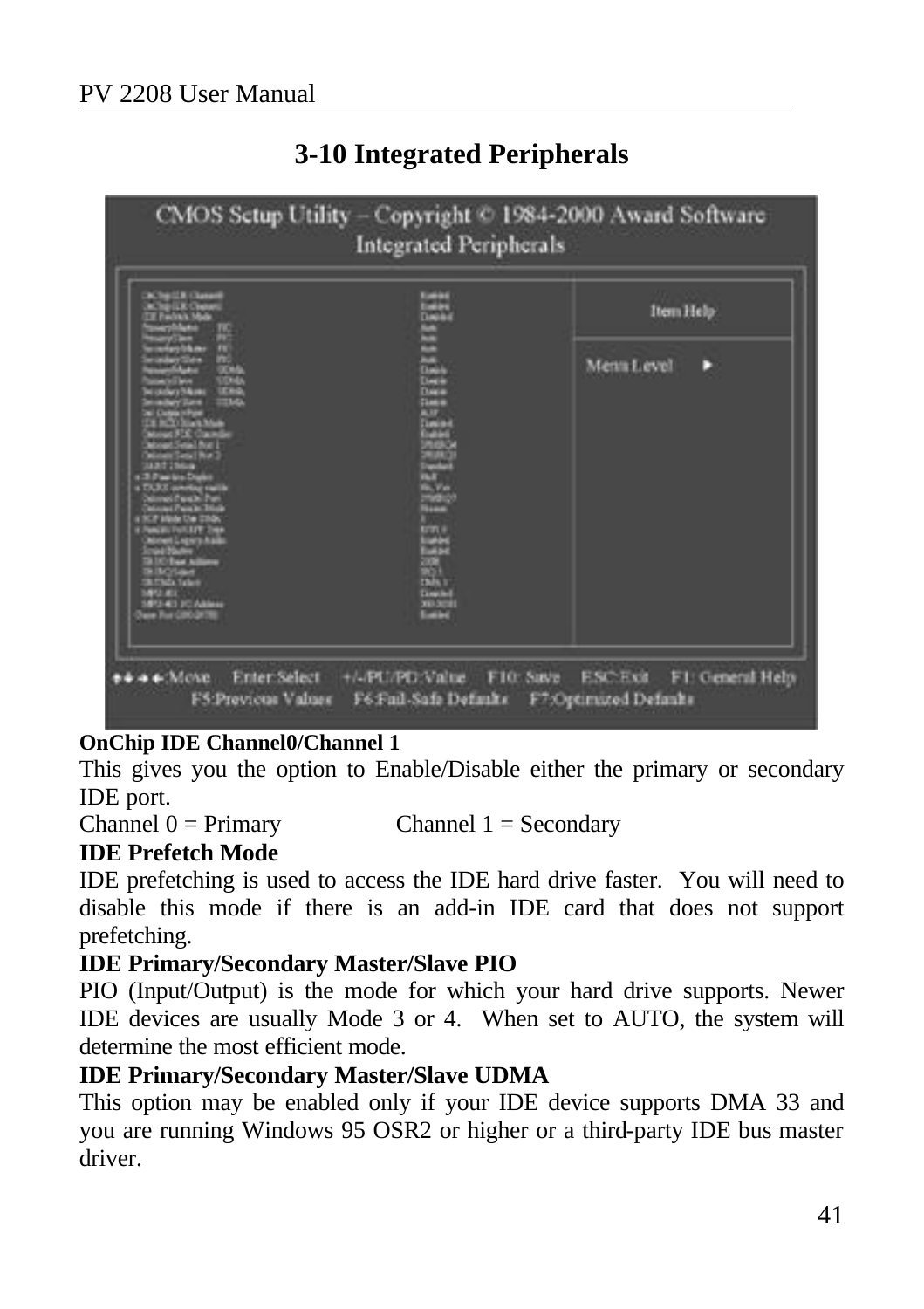#### **Init Display First**

Here you have to tell the system what type of video card interface you are using. Choose PCI/AGP if you choose to use a PCI based graphics card or AGP/PCI if you have an AGP based graphics card.

#### **IDE Block Mode**

Most new IDE drives support block transferring for faster access. If you choose "Enable" then the system will automatically detect the optimal block read/writes per sector.

#### **Onboard FDD Controller**

To enable the on-board floppy controller, this option must be set to "enable". If you have a faster add-in floppy controller then you will have to "disable" the on-board controller.

#### **UART 2 Mode**

This gives you the options to set your on-board IR (infra-red) port chip. The choices are standard, ASKIR, HPSIR

### **IR Function Duplex**

Here you can set the IR port function to either full duplex or half duplex.

#### **TX, RX Inverting enable**

Depending on different hardware requirements, this is used to invert the transmit/receive settings. To avoid system errors, it is recommended that you do not change the default settings.

#### **Onboard Parallel Port**

Here you can change the on-board parallel port address.

378H/IRQ7: LPT1

278H/IRQ5: LPT2

3BCH/IRQ7: LPT3

or you can choose disable the on-board port.

#### **Onboard Parallel Port Mode**

The external parallel devices determine the parallel port mode.

EPP (Extended Parallel Port)

ECP (Extended Capabilities Port)

SPP (Standard Parallel Port)

#### **ECP Mode Use DMA**

Choose a DMA (Direct Memory Access) channel for the port.

#### **Parallel Port EPP Type**

Choose version 1.7 or 1.9 for EPP mode.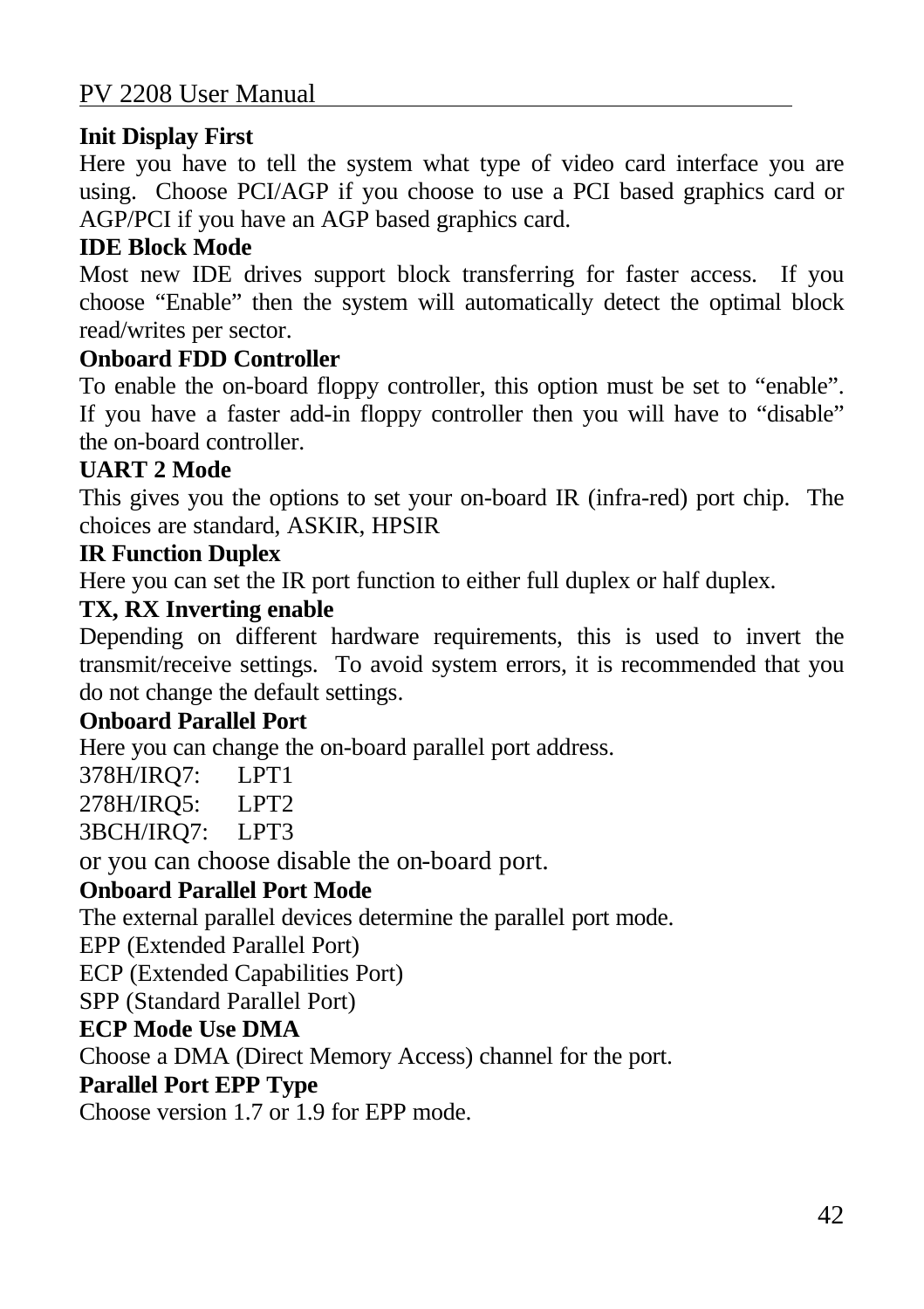### **3-11 PC HEALTH STATUS**

The mainboard contains sensors, which read the systems temperature settings and fan rotation speeds.

| Current CPL/Temp.<br>Current System Temp.                        | 07073278<br>0°C 32 °F                                     | Item Help        |
|------------------------------------------------------------------|-----------------------------------------------------------|------------------|
| Current CPUFANI<br>Current CPUFAN2<br>Venee<br>3.3V<br>5V<br>12V | 5041 RPM<br>0 RFM<br>1.64V<br>$3.30-V$<br>4.92 V<br>1236V | Menta Level<br>D |